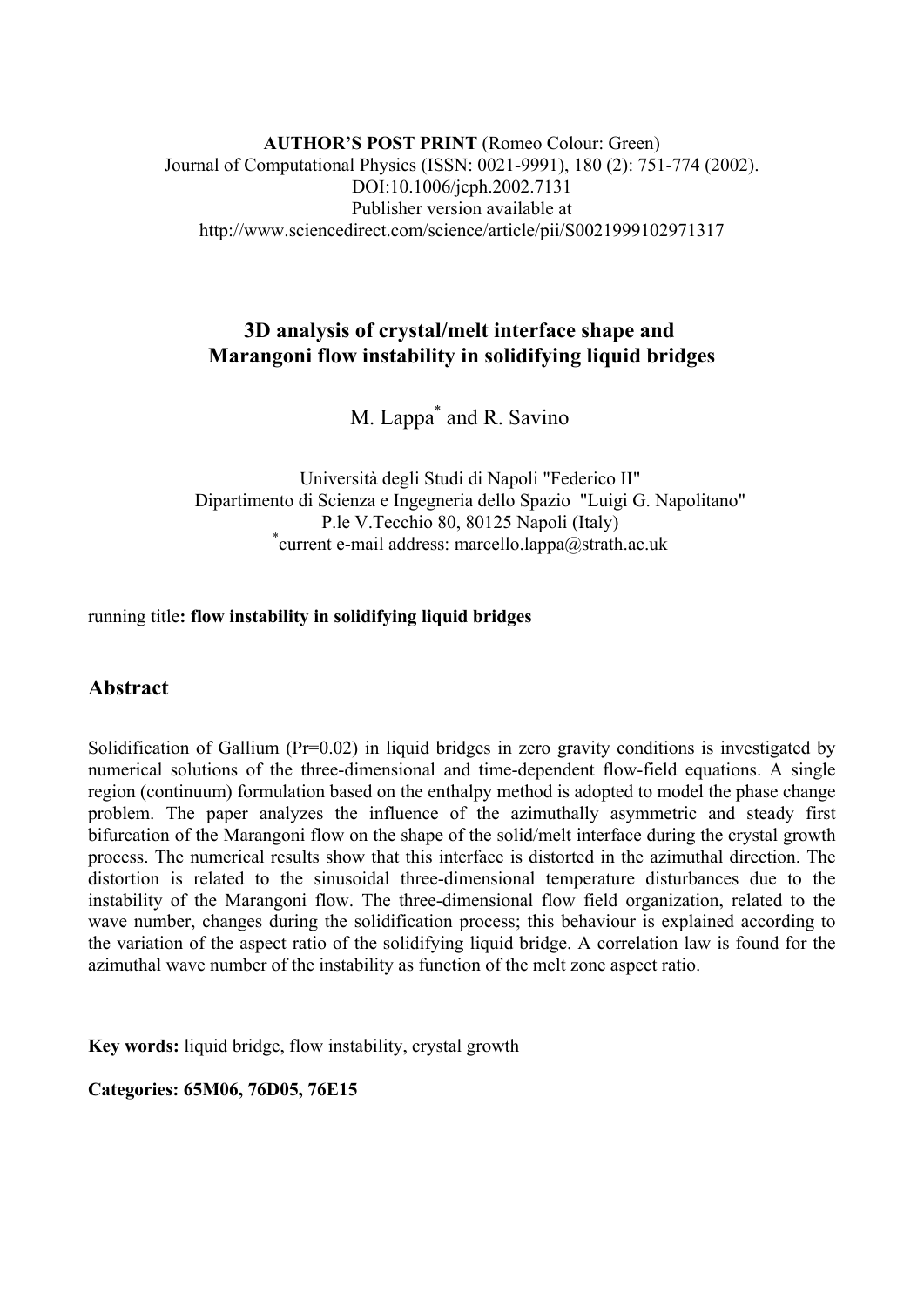### **Introduction**

Single crystals of elemental and compound semiconductors play an important role as basic materials for electronic and optoelectronic device applications. The float zone method is an important technique to produce high quality crystal material. By the containerless method, crystals can be grown with less contamination, more homogeneity and higher purity. In these techniques the melt is positioned and solidified without physically contacting the container's wall, in order to minimize container-induced contamination and heterogeneous nucleation.

In the float zone crystal growth, a melt zone is produced by heating a short length of feed rod by a heat source such as a ring heater. The rod is slowly moved through the hot zone, and the crystal is obtained by resolidification of the melt as it is moved away from the melt zone. If the melt/crystal interface remains flat during the resolidification, often uniform and high quality single crystals can be produced. In particular the quality of crystals is highly dependent upon the uniformity of the thermal field at the solidifying interface and hence the on the convection fields there [1].

Microgravity gives the possibility to avoid some limitations related to the ground environment, e.g. buoyancy driven convection, that is one of the most important causes of imperfections and crystal defects. Moreover in zero-g conditions it is possible to form very large floating zones. During recent years, the availability of Sounding Rockets and orbiting laboratories as the Spacelab, has made possible microgravity experiments and manufacturing processing, which could not be performed on Earth under normal gravity conditions. However, even in microgravity the presence of free-melt-gas interface at different temperatures and hence of surface tension gradients induces Marangoni convection. Typically liquid metals are opaque and at large temperature, so that it is hard to visualize and to study Marangoni flow in real floating zones. Other difficulties in the analysis of Marangoni flow in real floating zones are that, due to phase change related to melting and solidification of the material, the geometry of the liquid volume is not known a priori. This led the investigators to introduce in the middle 70s the so-called "half zone" model for the study of the features of the Marangoni flow in floating zones. The flow situation in this model corresponds (approximately) to that of half of a floating zone, heated radially by a ring heater positioned on the equatorial plane around the zone.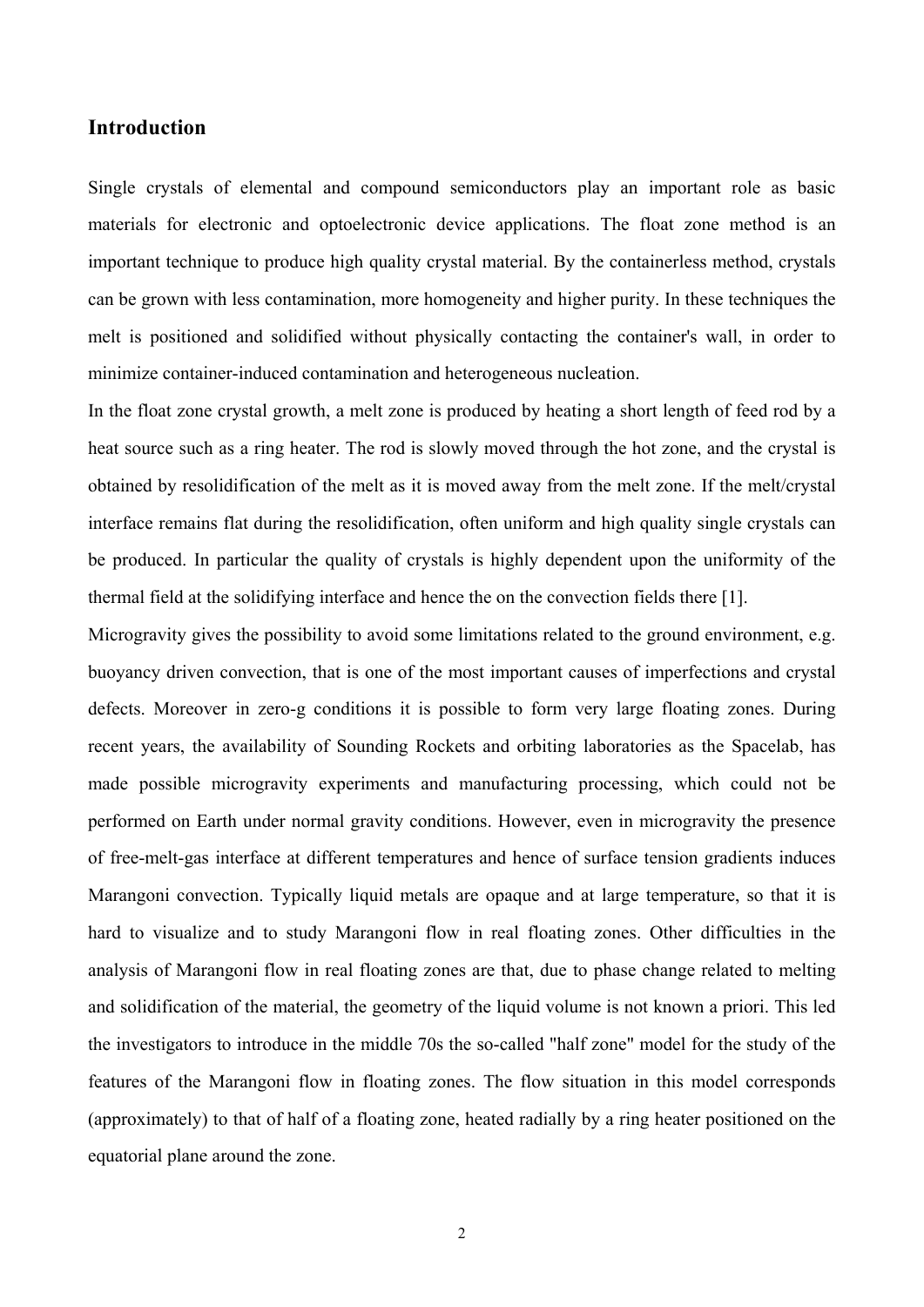Experiments [2] performed with transparent liquids (with Prandtl numbers higher than those typical of liquid metals) have shown that for sufficiently small values of the Marangoni number, the convection in the liquid column is laminar, steady and axisymmetrical, but when the Marangoni number exceeds certain critical values depending on the Prandtl number of the liquid, on the geometry and on the boundary conditions, the liquid motion can undergo a transition to an oscillatory three-dimensional complex flow pattern. The appearance of these instabilities provides a possible explanation to justify the presence of undesirable macroscopic and microscopic imperfections in the final crystals obtained in microgravity conditions.

A number of theoretical and numerical studies have been carried out based on the linear stability theory [3,4]. The development of supercomputers and efficient numerical methods led the investigators to study the problem through direct numerical solution of the non linear and timedependent Navier Stokes equations. Rupp et al. [5] and Levenstan and Amberg [6], Imaishi et al. [7], Yasushiro et al. [8], Leypoldt et al. [9] found that for liquid metals the first bifurcation is stationary (i.e. the supercritical three-dimensional state is steady) and that the regime becomes oscillatory only when the Marangoni number is further increased (second oscillatory bifurcation). Lappa and Savino [10] and Lappa et al. [11] used parallel supercalculus to study the azimuthal structure (characterized by the appropriate value of the azimuthal wave number of the instability) of the flow pattern that is established after the first Marangoni flow bifurcation. They analyzed the influence of the aspect ratio and of the non-cylindrical (convex or concave) interface shape. Shevtsova et al. [12], Lappa et al. [13] and Lappa et al. [14] analyzed the features of the Marangoni flow instability for high Prandtl number liquids. Comparison of the linear stability results with the computational results have confirmed that for high Prandtl numbers the instability is oscillatory (Hopf bifurcation) whereas for low Prandtl numbers the instability breaks the spatial axisymmetry (but the flow regime is still steady) prior to the onset of time dependent flow field (in this case the instability is hydrodynamic in nature i.e. its mechanism does not involve a coupling between the temperature and the velocity disturbances).

Since it is very difficult to do well controlled experiments with liquid metals of small Prandtl numbers (due to opacity, reactivity and high temperatures of the melts), there are only few experiments on the flow instability in half zone liquid bridges of semiconductor materials [15-20].

3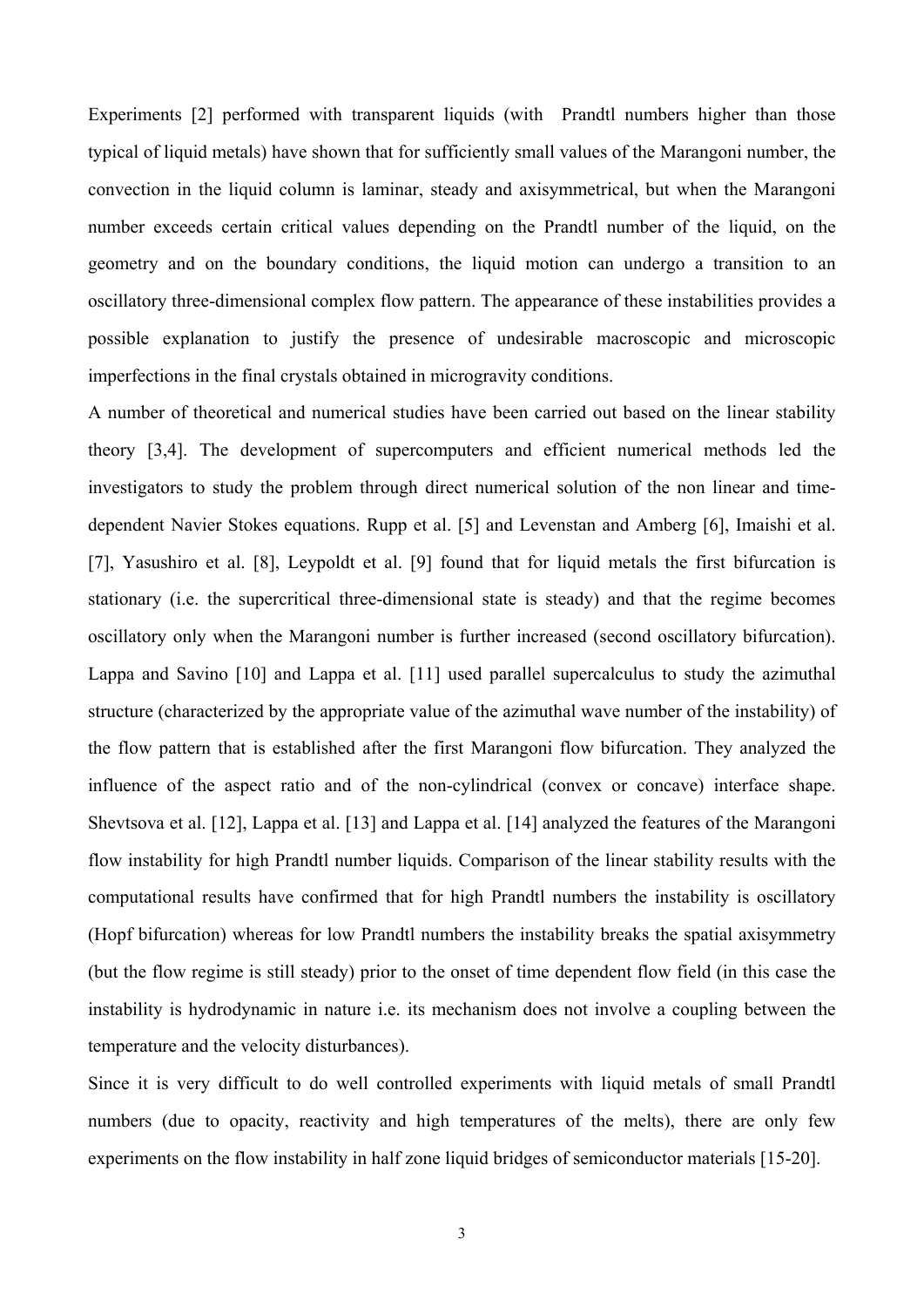Nakamura et al. [17] and Hibiya et al. [19] studied the Marangoni flow azimuthal organization in a half zone of Silicon (Pr=0.02, diameter  $D = 1$  [cm]) under highly supercritical conditions using a Xray radiography with zirconium-core tracers. During a sounding rocket mission and other parabolic flights they observed that when the column height was short (column formation period), the tracer particles preferred to stay at positions 90 degree apart from each other, while after a Silicon column with full height was formed, tracer particles preferred to stay at positions of 180 degree apart from each other. This behaviour was interpreted as a change of the azimuthal wave number during the melting process. To better analyze the above phenomena an "ideal" solidification process of pure Gallium in half zone liquid bridges in zero g conditions, is numerically simulated in the present paper. Gallium is chosen for the simulation due to the low melting point that makes it suitable for future experimental investigations at relatively small temperatures (close to the ambient temperature).

### **2. Physical and mathematical model**

#### 2.1 Basic assumptions

The geometry of the problem is shown in Fig. 1a. At the instant  $t=0$ , a cylindrical liquid bridge of length L and diameter D is held between two coaxial disks at different temperatures. The upper disk in Fig.1a is kept at the temperature  $T_H$  higher than the temperature  $T_C$  of the lower cold disk. The solidification takes place as the temperature  $T_c$  is decreased to a value which is less than the melting temperature  $T_m$ . The instantaneous distance from the disk at temperature  $T_H$  of the point given by the intersection of the crystal-melt interface and of the liquid bridge symmetry axis is denoted as  $L_i$  (Fig. 1b). The ratio  $A_i = L_i/D$  is denoted as the "melt aspect ratio". The temperature difference imposed at  $t = 0$  is denoted by  $\# \# T$ .

The liquid phase is assumed homogeneous and Newtonian, with constant density and transport coefficients. The liquid-gas interface is characterized by a surface tension  $\sigma$  exhibiting a linear decreasing dependence on the temperature:

$$
\sigma = \sigma_{0} - \sigma_{T} (T - T0), \tag{1}
$$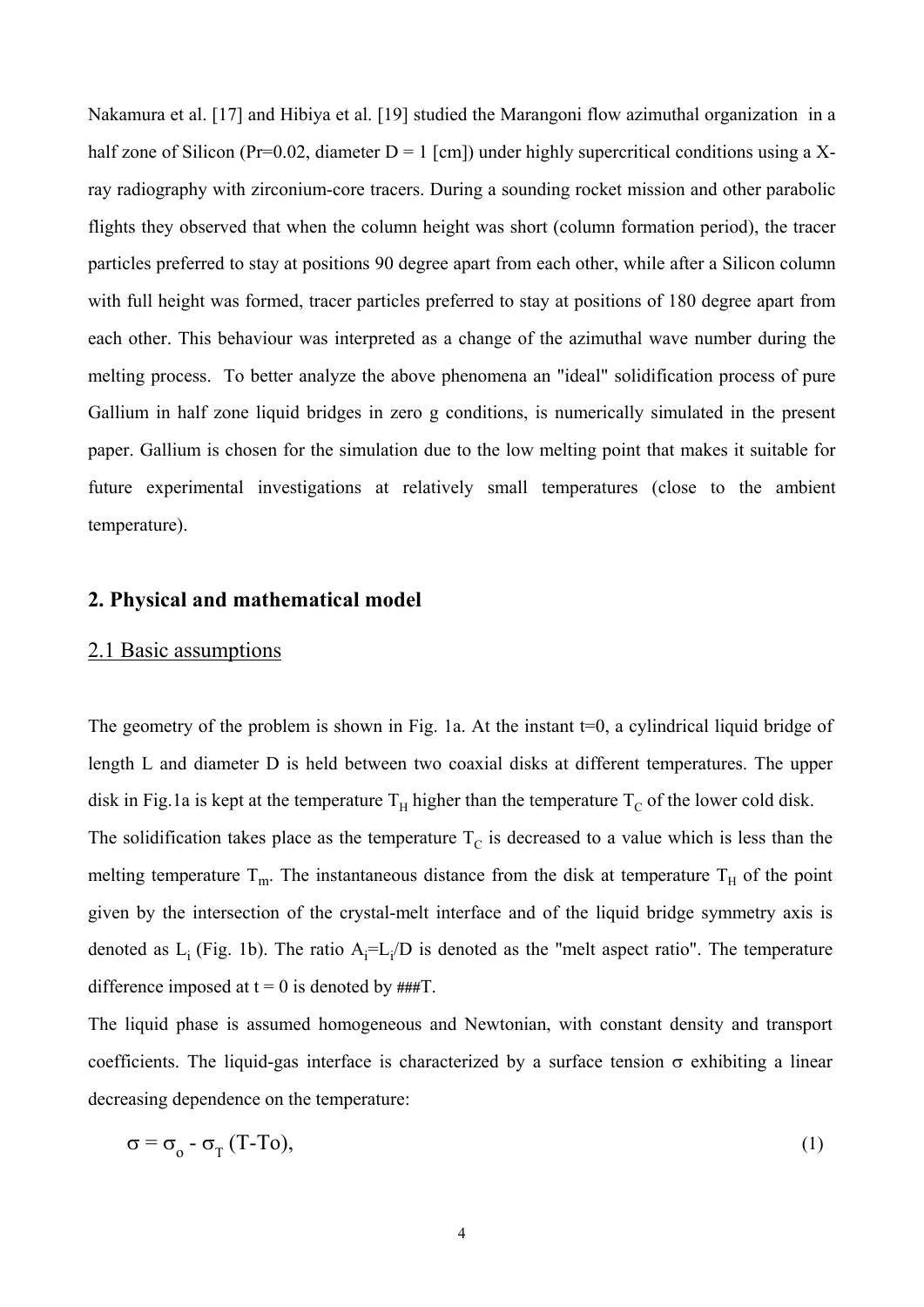where  $\sigma_0$  is the surface tension for T=To;  $\sigma_T$  is the negative rate of change of the surface tension with temperature  $(\sigma_{\tau} = -d\sigma/dT > 0)$ .

## 2.2 Phase change modeling theory

Due to the absorption or release of latent energy, phase change problems are nonlinear. The numerical procedures able to solve these problems can be divided into two groups:

1) Multiple region solutions, that utilize independent equations for each phase and couple them with appropriate boundary conditions at the solid/liquid interface. Difficulties arise when this technique is employed since the governing equations are based on the classical Stefan formulation, i.e., a temperature-based heat transfer equation. In this case in the vicinity of the phase change, conditions on temperature, velocity, and latent heat evolution have to be accounted for. This effectively rules out the application of a fixed-grid numerical solution, as deforming grids or transformed coordinate systems are required to account for the position of the phase front.

2) Single region (continuum) formulations which eliminate the need for separate equations in each phase, by establishing conservation equations which are universally valid. The major advantage of the single region formulations is that they do not require to consider interface motion and boundary conditions internal to the solidifying domain and hence, the associated use of quasi-steady approximations, numerical remeshing and coordinate mapping. In the present paper the continuum model (single region formulation) is adopted (see Ref. [21-24]).

Assumptions invoked in the development of equations for this continuum model include: laminar flow, Newtonian behaviour of the phases (this implies that solids, should be treated as highly viscous fluids), constant phase densities, local thermodynamic equilibrium. In addition the density and the specific heat Cp are assumed to be equal in the solid and the liquid phases.

Moreover the solid phase is assumed to be nondeforming and free of internal stress, while the mushy multiphase region (region where phase change occurs) is viewed as a porous solid characterized by an isotropic permeability (see Voller et al. [21], Bennon and Incropera [22] and Brent et al. [24]).

5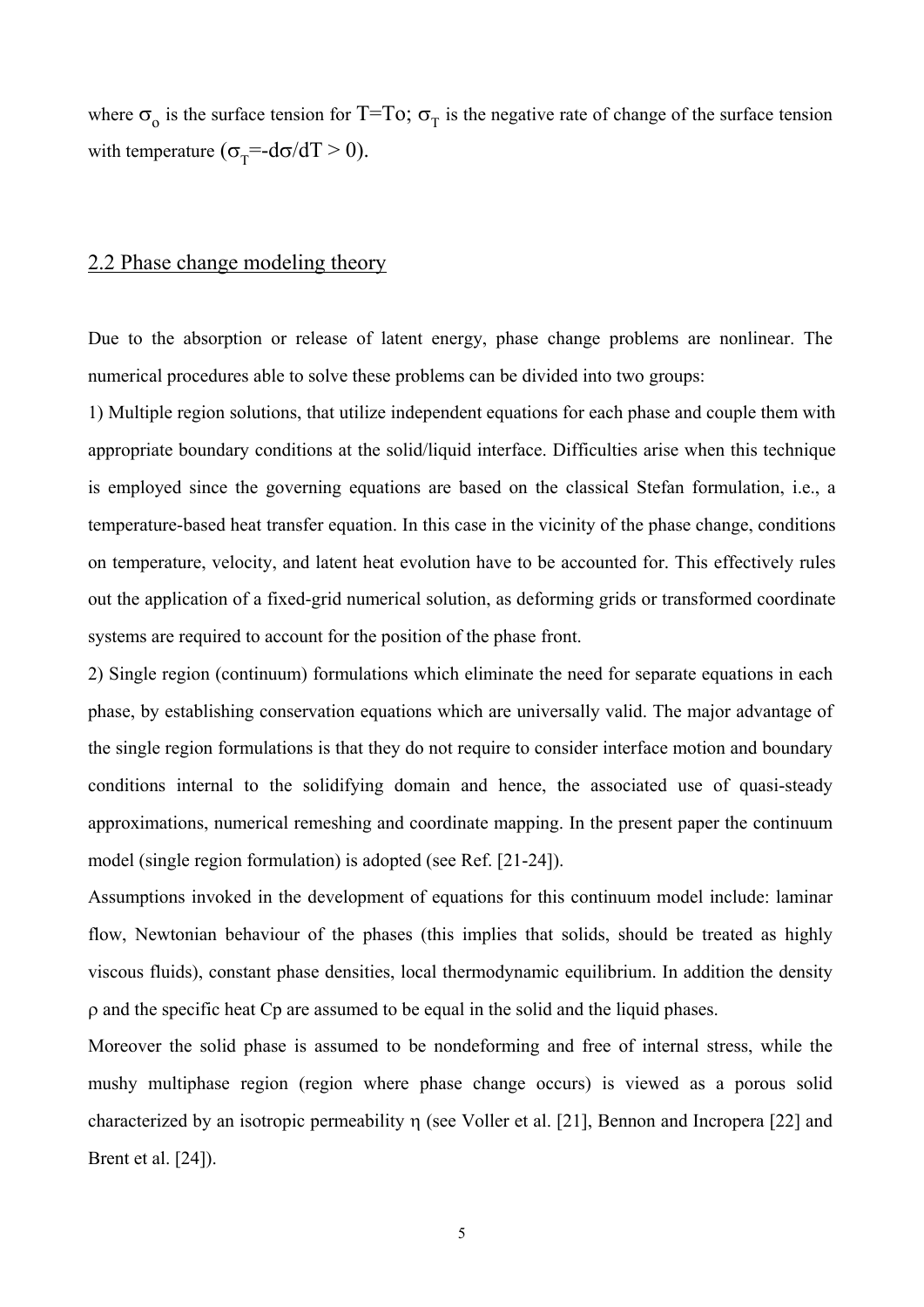The enthalpy method is used to solve the temperature field over the computational domain including both the solid and liquid phases.

### 2.3 The enthalpy method

The so-called "enthalpy formulation", which allows a fixed-grid solution to be undertaken, removes the need to explicitly satisfy conditions at the phase front and is therefore able to utilize standard solution procedures for the fluid flow and energy equations directly, without resorting to mathematical manipulations and transformations. The enthalpy methods account for the latent heat in the energy equations by assigning a nodal latent heat value to each computational cell according to the temperature of the cell. Upon changing phase, the nodal latent heat content of the cell is adjusted to account for latent heat absorption or evolution, this adjustment being reflected in the energy equation as either a source or sink (a distinctive advantage of this arrangement is that no explicit conditions for energy conservation at the solid/liquid interface need to be accounted for). Latent heat during phase change is incorporated in the energy equation using for each phase the following definition of enthalpy:

$$
h = CpT + \Delta H \tag{2a}
$$

where  $\Delta H = \beta L_m$ ,  $L_m$  is the latent heat, Cp the specific heat coefficient and  $\beta$  the liquid fraction defined as

$$
\beta = 0 \text{ for } T < T_{sol}
$$
  
\n
$$
\beta = \frac{T - T_{sol}}{T_{liq} - T_{sol}} \text{ for } T_{sol} \le T \le T_{liq}
$$
  
\n
$$
\beta = 1 \text{ for } T > T_{liq}
$$

 $T_{sol} = T_m - \Delta T_m$  and  $T_{liq} = T_m + \Delta T_m$ ,  $2\Delta T_m$  is a temperature interval chosen to represent the range over which phase change occurs  $(T_{liq}$  is the liquidus temperature at which solid formation commences and  $T_{sol}$  is the temperature at which full solidification is achieved, see Voller et al. [21]). An extended temperature range is considered for solidification. From a "physical" point of view this assumption is based on the idea (Voller et al. [21] and Bennon and Incropera [22]), that in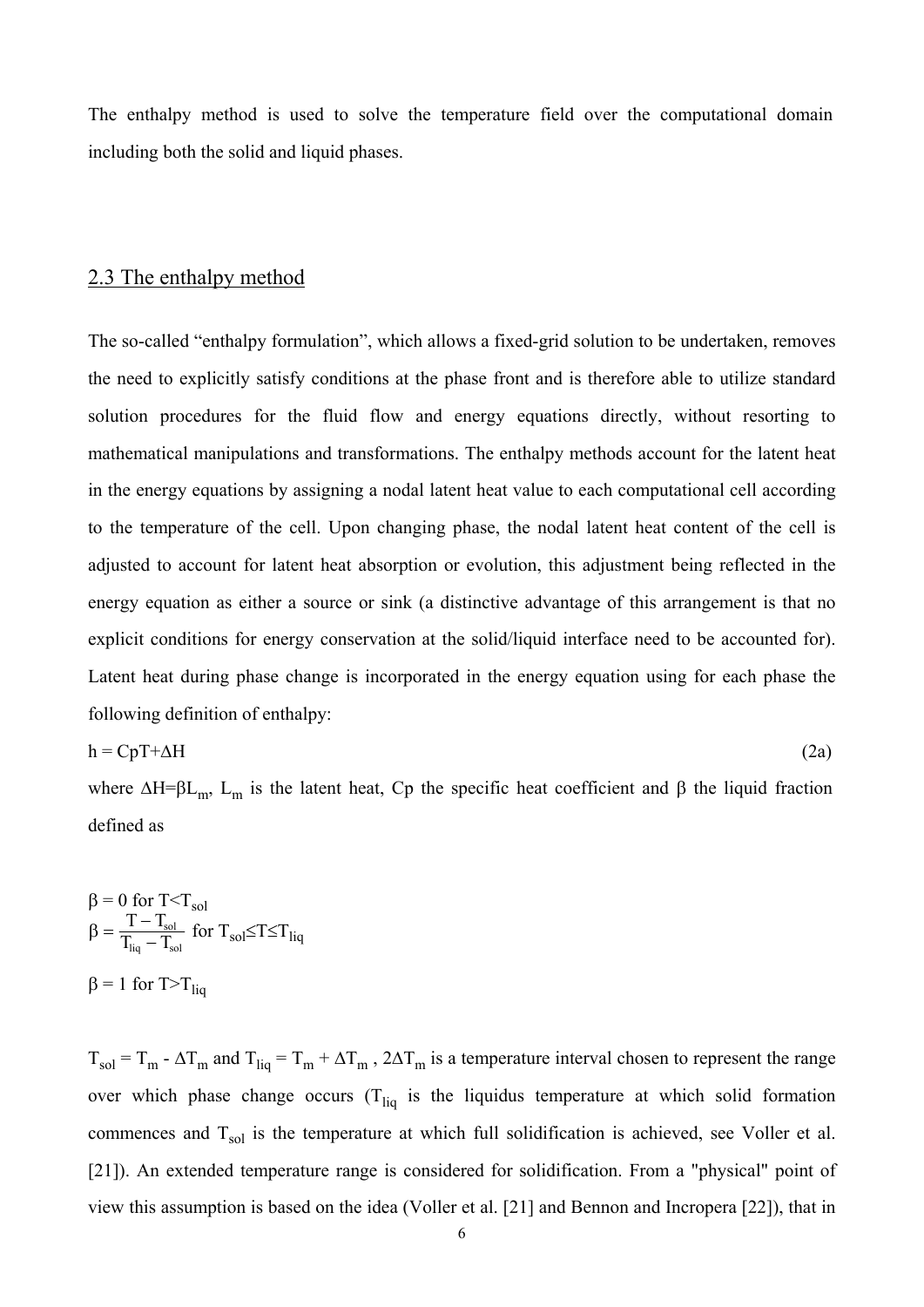many cases solid formation occurs as a permeable crystalline-like matrix which coexists with the liquid phase (mushy region). From a numerical point of view a linear approximation is considered for the liquid fraction since a step change in the liquid fraction could cause serious numerical instabilities. Further details are reported in Section 3.2.

During solidification, latent energy is released at the interfaces which separate the phases within the mushy region. Thus the energy equation can be written as:

$$
\frac{\partial \rho h}{\partial t} + \frac{\partial \rho (\beta L_m)}{\partial t} = -\underline{\nabla} \cdot [\rho \underline{V} h] + k \nabla^2 T \tag{2b}
$$

where k is the thermal conductivity; the unsteady latent heat content term on the left side of (2b) is equal to zero for  $T < T<sub>sol</sub>$  and  $T > T<sub>liq</sub>$  (it influences the energy equation only within the mushy region).

Equation (2b), together with the continuity and Navier-Stokes equations, can be posed in nondimensional form scaling the lengths by the axial distance between the circular disks (L) and the velocity by the energy diffusion velocity  $V_{\alpha} = \alpha/L$  ( $\alpha = K/\rho Cp$  is the thermal diffusivity); the scales for time and pressure are, respectively,  $L^2/\alpha$  and  $\rho \alpha^2/L^2$ .

The non-dimensional conservative form reads :

$$
\underline{\nabla} \cdot \underline{\mathbf{V}} = 0 \tag{3a}
$$

$$
\frac{\partial V}{\partial t} = -\nabla p - \nabla \cdot \left[ \underline{V} \underline{V} \right] + \Pr \nabla^2 \underline{V} - \Pr \frac{1}{\eta} \underline{V}
$$
\n(3b)

$$
\frac{\partial T}{\partial t} + \frac{L_m}{Cp} \frac{\partial \beta}{\partial t} = -\underline{\nabla} \cdot [\underline{\nabla} T] + \nabla^2 T \tag{3c}
$$

where V and p are the non-dimensional velocity and pressure, Pr is the Prandtl number, defined by Pr= $v/\alpha$  ( $v=\mu/\rho$  is the kinematic viscosiy).

An important problem with fixed-grid solution procedures, is accommodating the zero velocity condition, which is required as a liquid region turns to solid. Various methods (see Brent et al. [24]) have been used to "switch off" velocities in computational cells that are freezing (or "switch on" velocities in the case of melting). Velocities may simply be set to zero. Another possible approach is based on the viscosity. The viscosity of a cell is driven to a very large value as the latent heat content of the cell falls to zero. The increasing viscosity provides the necessary coupling between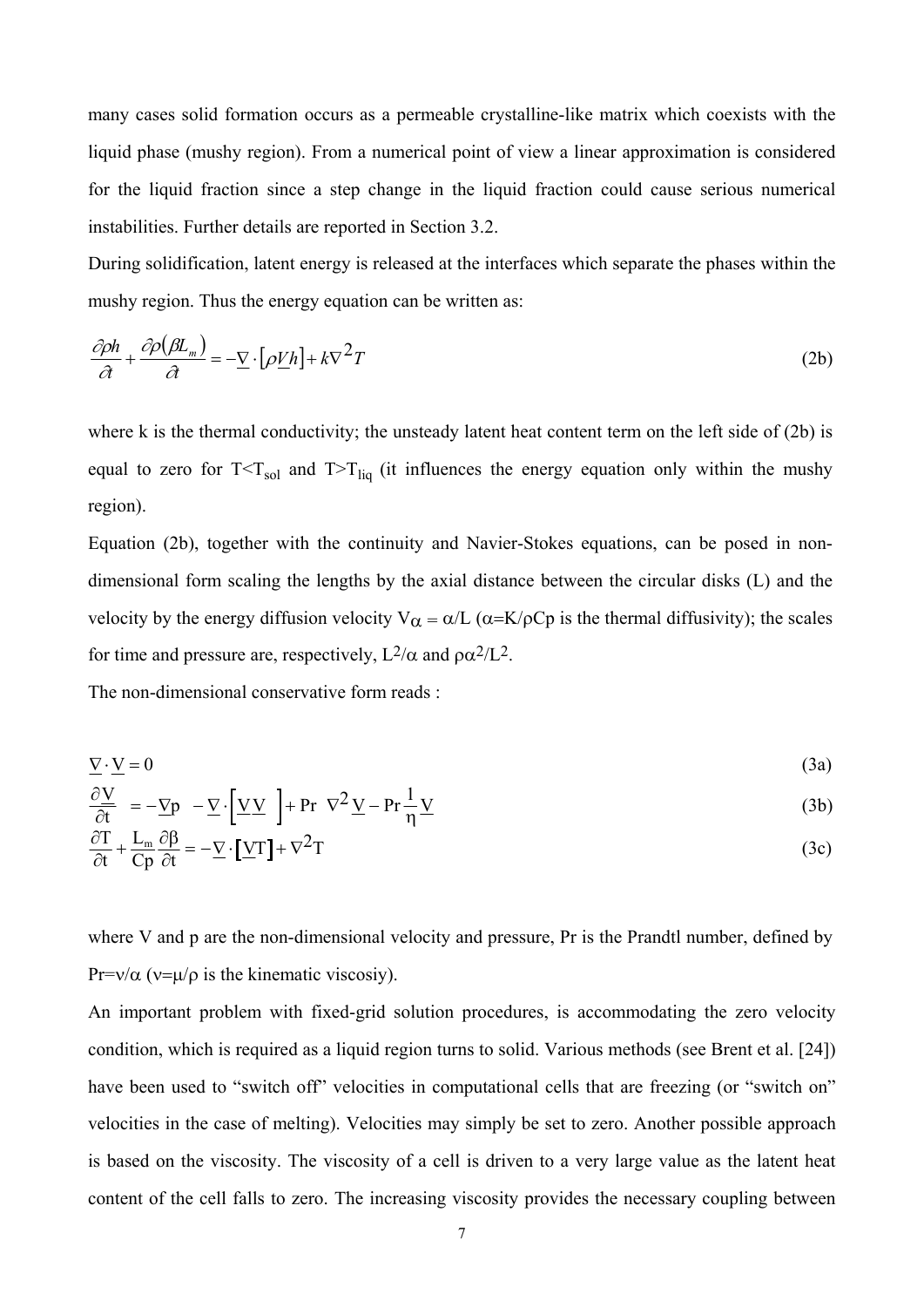the physical state of the material in the cell and the momentum equations, thereby driving velocities to zero in cells that are solid. A third possible approach (enthalpy-porosity approach) requires that computational cells that are undergoing a phase change are modeled as a pseudo-porous media, with the porosity  $\eta$  being a function of  $\Delta H$  ranging between 1 (fully liquid cell) and 0 (fully solid cell). This approach has been used for the present computations. The term  $-Pr\frac{1}{\eta}\frac{V}{\eta}$  in equation

(3b) is the Darcy term (see Bennon and Incropera [23] and Brent et al. [24]) added to the momentum equation to eliminate convection in the solid phase. In the present analysis permeability is assumed to vary according to the Carman-Kozeny equation (Bennon and Incropera [23] and Brent et al. [24])

$$
\eta = \frac{\beta^3}{(1 - \beta)^2} \tag{4}
$$

In the pure solid ( $\beta=0$ ) and pure liquid ( $\beta=1$ ), equation (3b) reduces to the appropriate limits, namely  $\eta = 0$  and  $\eta = \infty$  respectively. In practice the effect of  $\eta$  is as follows: in full liquid elements  $1/\eta$  is zero and has no influence; in elements that are changing phase, the value of  $1/\eta$  will dominate over the transient, convective and diffusive components of the momentum equation, thereby forcing them to imitate Carman-Kozeny law; in totally solid elements, the final large value of  $1/\eta$  will swamp out all terms in the governing equations and force any velocity predictions effectively to zero.

Since each of the continuum equations is valid throughout the entire domain, explicit consideration need not be given to boundaries between solid, multiphase and liquid regions.

## 2.4 Initial and boundary conditions

The initial conditions are:

$$
t=0: \underline{V}(z, r, \varphi) = 0, T(z, r, \varphi) = T_{liq} + z \Delta T
$$
\n
$$
(5)
$$

i.e. the liquid is motionless and the temperature is  $T_C = T_{liq}$  on the cold disk and  $T_H = T_{liq} + \Delta T$  on the hot disk.

For  $t>0$ , no slip conditions are considered for both the supporting disks. When, for  $t>t^*$  the solidification process starts (t\* is the instant at which solidification takes place), the thermal boundary conditions on the disks are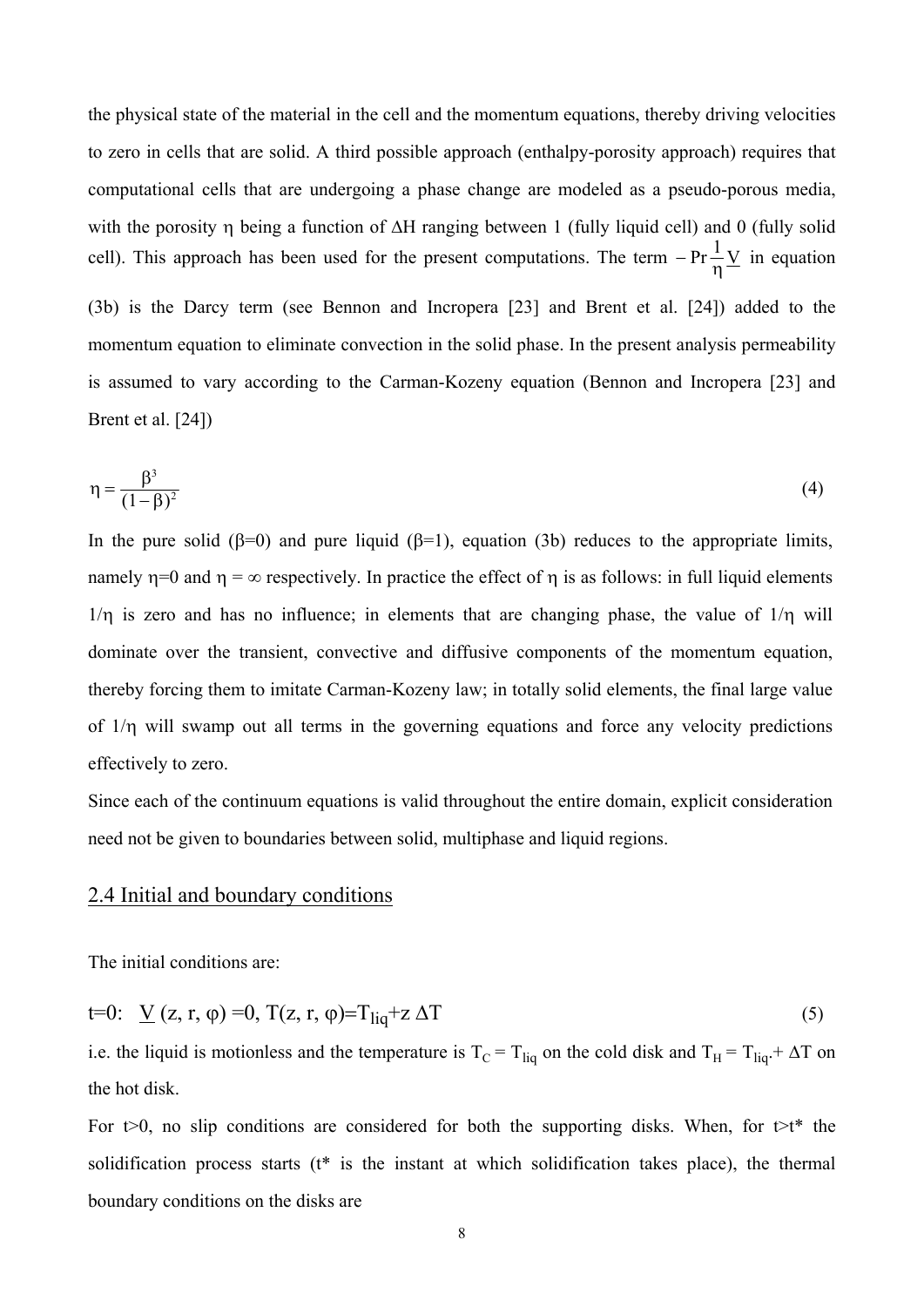| on the cold disk                     | $0 \le r \le R/L$ ; $0 \le \varphi \le 2\pi$ |      |
|--------------------------------------|----------------------------------------------|------|
| $T_C = T_{liq} - c(t-t^*)$           |                                              | (6a) |
| and have a to the measure to a mater |                                              |      |

where c is the ramping rate

on the hot disk  
\n
$$
0 \le r \le R/L
$$
;  $0 \le \varphi \le 2\pi$   
\n $T_H = T_{liq} + \Delta T$  (6b)

the kinematic condition of stream surface (zero normal velocity), the Marangoni conditions (shear stress balance) and the adiabatic condition are applied on the cylindrical interface:

On the cylindrical free surface

\n
$$
0 \le z \le 1; \quad 0 \le \varphi \le 2\pi
$$
\n
$$
V_{\mathbf{r}}(z, \mathbf{r} = \mathbf{R}/\mathbf{L}, \varphi, \mathbf{t}) = 0
$$
\n
$$
\frac{\partial V_{z}}{\partial \mathbf{r}}(z, \mathbf{r} = \mathbf{R}/\mathbf{L}, \varphi, \mathbf{t}) = -\mathbf{M} \mathbf{a}_{\mathbf{r}} \frac{\partial T}{\partial z}(z, \mathbf{r} = \mathbf{R}/\mathbf{L}, \varphi, \mathbf{t}) \beta(z, \mathbf{r} = \mathbf{R}/\mathbf{L}, \varphi, \mathbf{t})
$$
\n
$$
\frac{\partial V_{\mathbf{a}}}{\partial \mathbf{r}}(z, \mathbf{r} = \mathbf{R}/\mathbf{L}, \varphi, \mathbf{t}) = -\mathbf{M} \mathbf{a}_{\mathbf{r}} \frac{\partial T}{\partial z}(z, \mathbf{r} = \mathbf{R}/\mathbf{L}, \varphi, \mathbf{t}) \beta(z, \mathbf{r} = \mathbf{R}/\mathbf{L}, \varphi, \mathbf{t})
$$
\n(7b)

$$
r \frac{\partial \mathbf{v}_{\phi}}{\partial r}(z, r = R/L, \varphi, t) - V_{\varphi}(z, r = R/L, \varphi, t) = -Ma_{r}\beta(z, r = R/L, \varphi, t)\frac{\partial T}{\partial \varphi}(z, r = R/L, \varphi, t)
$$
\n(7c)

$$
\frac{\partial T}{\partial r}(z, r = R / L, \varphi, t) = 0
$$
\n(7d)

where the reference Marangoni number  $Ma_r$  is defined as  $Ma_r = \sigma_T L / \mu \alpha$ .

The Marangoni number corresponding to the applied temperature difference is computed as Ma= $\Delta T \cdot Ma_r = \Delta T \sigma_T L / \mu \alpha$ ; further to the Marangoni number, the instantaneous Marangoni number is defined as  $Ma_i = \Delta T \sigma_{T} L_i / \mu \alpha$ .

# **3. Numerical solution**

The equations (3a-c) and the initial and boundary conditions (6-7) were solved numerically in cylindrical co-ordinates in primitive variables by a control volume method. The domain was discretized with a non uniform but structured axisymmetric mesh and the flow field variables defined over a staggered grid. The conservation laws have been written for an arbitrary spatial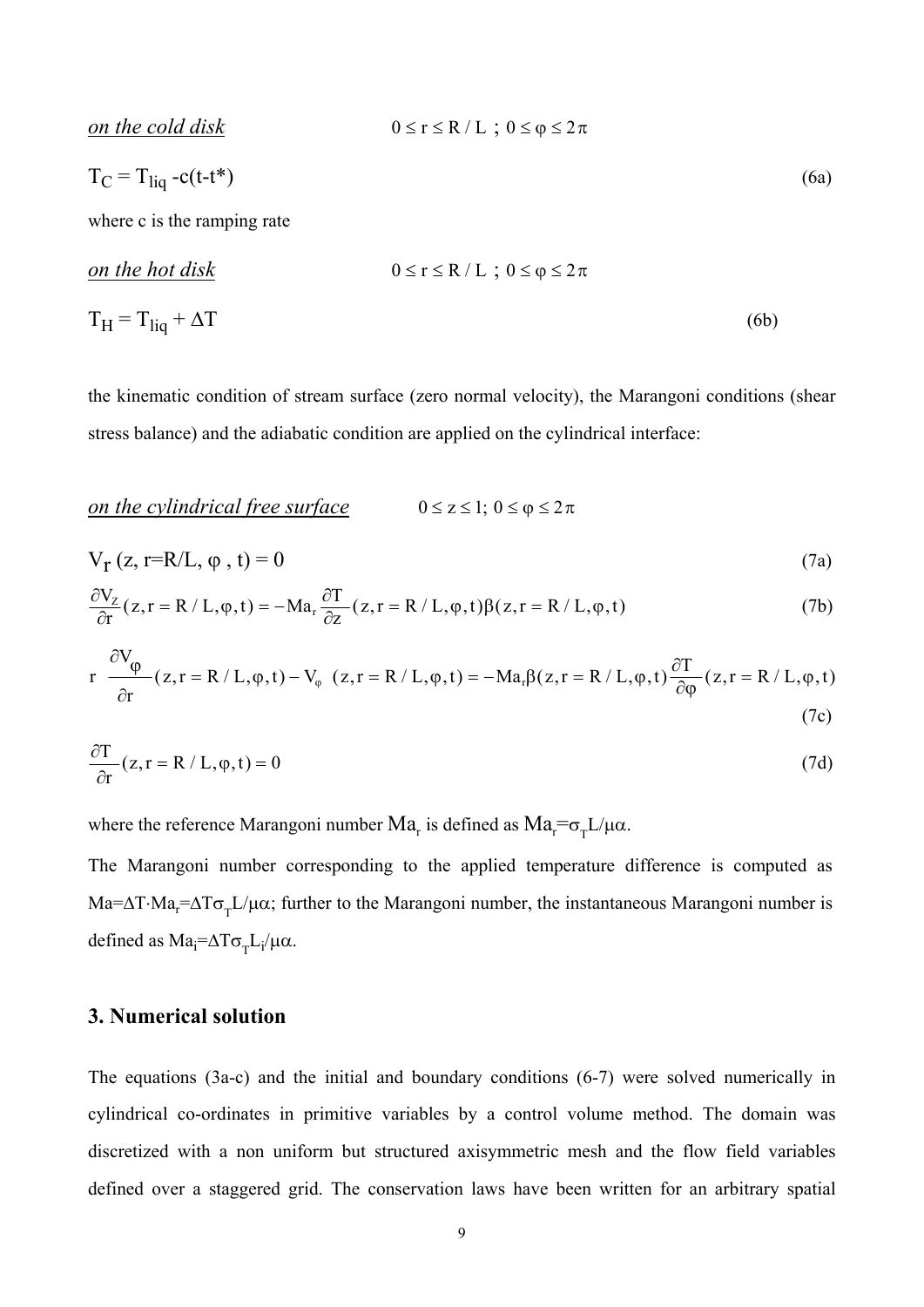domain  $\Omega$  bounded by a surface  $\partial\Omega$ . Integrating over the generic control volume and using the Gauss theorem to transform volume integrals in surface integrals, the equations read

$$
\underline{V}^{n+1} = \underline{V}^n + \Delta t \frac{1}{\Omega} \left[ -\int_{\Delta} [\underline{V} \underline{V}] \cdot \underline{n} \, dS + \Pr \int_{\Delta} [\underline{\nabla} \underline{V}] \cdot \underline{n} \, dS \right]^n - \Delta t \frac{1}{\Omega} \int_{\Omega} \nabla p^n d\Omega - \Delta t \frac{1}{\Omega} \Pr \frac{1}{\eta} \int_{\Omega} \underline{V}^{n+1} d\Omega \quad (8a)
$$
  

$$
T^{n+1} = T^n + \Delta t \frac{1}{\Omega} \left[ -\int_{\Delta} [\underline{V} T] \cdot \underline{n} \, dS + \int_{\Delta} [\underline{\nabla} T] \cdot \underline{n} \, dS \right]^n \frac{1}{\xi}
$$
 (8b)

where  $\xi = 1 + \frac{L_m}{Cp} \frac{1}{T_{liq} - T_s}$  $\frac{1}{\lambda_{\text{liq}} - T_{\text{sol}}}$  for  $T_{\text{sol}} \leq T \leq T_{\text{liq}}$ 

 $\xi$ =1 for T<T<sub>sol</sub> and T>T<sub>liq</sub>

The problem is solved with the well known Marker and Cell method (see e.g. Lappa and Savino [10] and Fletcher [25]).

# 3.1 Marangoni flow and grid stretching technique

The computations have been performed using non-uniform grids. A finer grid has been introduced near the free surface to locally enhance the resolution. The number of points clustered near the free surface are specified using the notation Nz x ( $Nr_b+Nr_s$ ) (where Nr<sub>s</sub> is the number of points stretched near the free surface and Nr<sub>b</sub> the points uniformly distributed in the bulk over a radius  $R_b=0.7R$ ). The  $N_r$  points near the free surface are clustered using the stretching function (s) due to Roberts and Eiseman (for further details see Fletcher [25]; for the present computations the stretching control parameters P=1 and Q=2 have been used). This corresponds to a grid stretching factor  $\delta$  not constant with a maximum value ( $\delta_{\text{max}}$ ) for the layer of points adjacent the free surface.

The code has been carefully validated through comparison with other results available in literature (for further details on the validation of the code and on the grid refinement analysis see Lappa et al. [11,13,14]).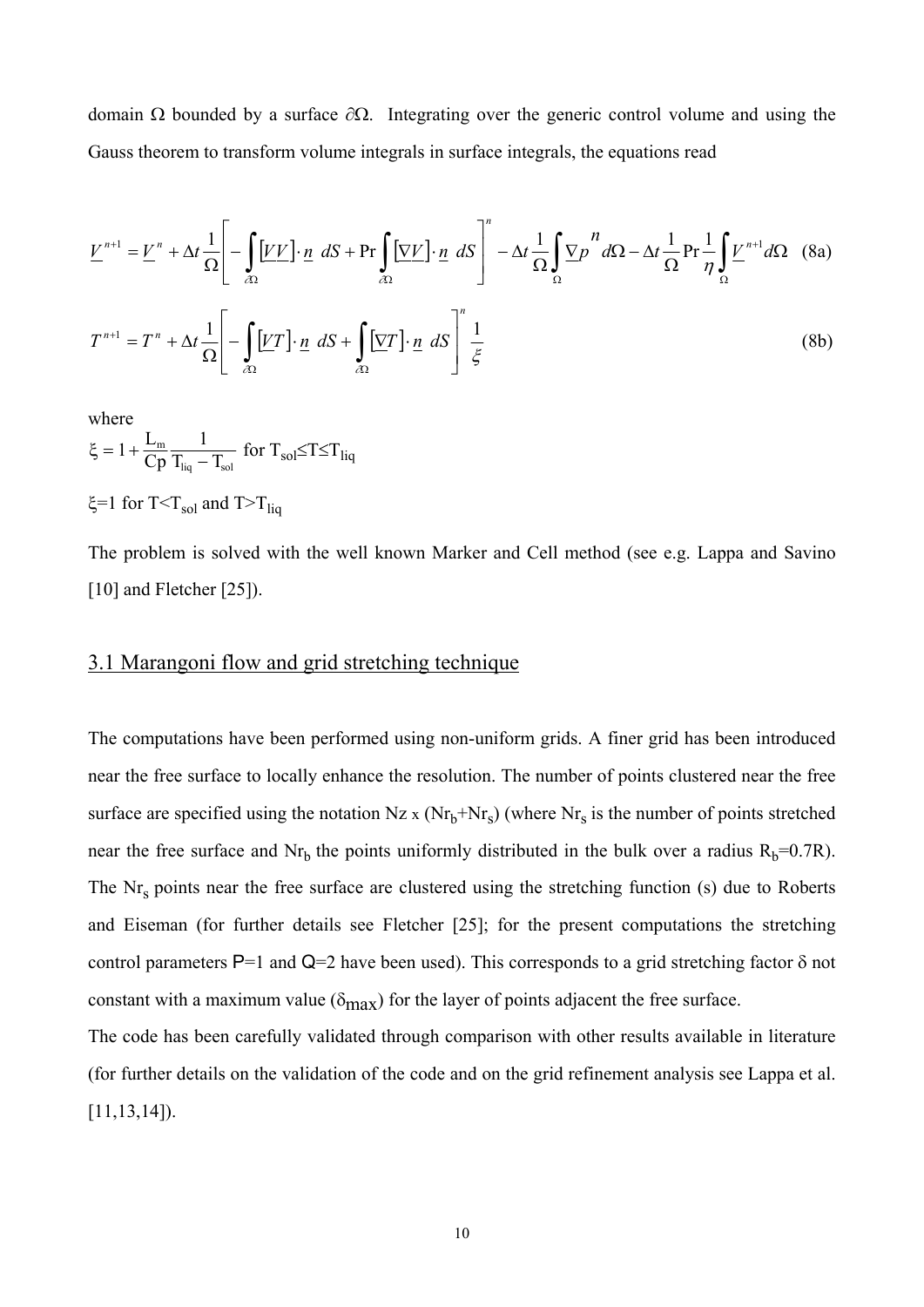## 3.2 Definition of the phase change zone thickness

According to Brent et al. [24], in the case of an isothermal phase change (pure substance), the flow inside computational cells that are melting or freezing does not follow exactly the governing laws for flow in a mushy zone. In an isothermal phase-change system, the phase front is a well-defined line (in reality there will be a boundary layer on the solidification surface) and has no band or width associated with it as in the case of a mushy phase change.

Even if, in a isothermal phase change problem dealing with liquid metals, the mushy zone from a "physical point of view" is reduced to a very thin boundary layer, in a discretized calculation domain, anyway, a fixed grid solution technique "cannot capture" in detail this layer. The numerical technique in fact cannot handle thin boundary layers since, as pointed out by Brent et al. [24], the phase front will have a finite width associated with it, this width being at least that of a single computational cell. When the fixed-grid-enthalpy approach is employed, the only way to "capture" the "physics" of the boundary layer on the solidification surface, would be to reduce the width of the computational cells up to the real thickness of the layer where phase change occurs (few  $\mu$ m). This is out the scope of the present work. For the case under investigation, moreover, (liquid column having initial length L=1 [cm]) this would require a prohibitive number of computational points along the axis of the liquid zone (of the order of  $10<sup>3</sup>$ -10<sup>4</sup>). Due to the fact that enormous speed and memory requirements are necessary for the direct numerical solution of the threedimensional Navier Stokes equations, for the present computations "only" 40 points have been used in axial direction (170 cpu hours of computations have been required for each simulation). The "thickness" of the mushy zone is strictly related to this number since its width corresponds to the  $\Delta z$ coming out from the discretization of the liquid zone in axial direction (for the present computation, in agreement with the findings of Brent et al. [24], the thickness of the mushy zone corresponds to one/two layers of adjacent computational cells).

Moreover, as pointed out by Voller et al. [21], Bennon and Incropeira [22,23] and Brent et al. [24], it is desirable that the method chosen allows a smooth, gradual transition rather than a step change. For this reason the amplitude of the temperature range over which phase change occurs, has to be chosen in order to avoid step changes in the temperature fields (step changes in the momentum and energy equations source terms tend to retard convergence of their numerical solution, and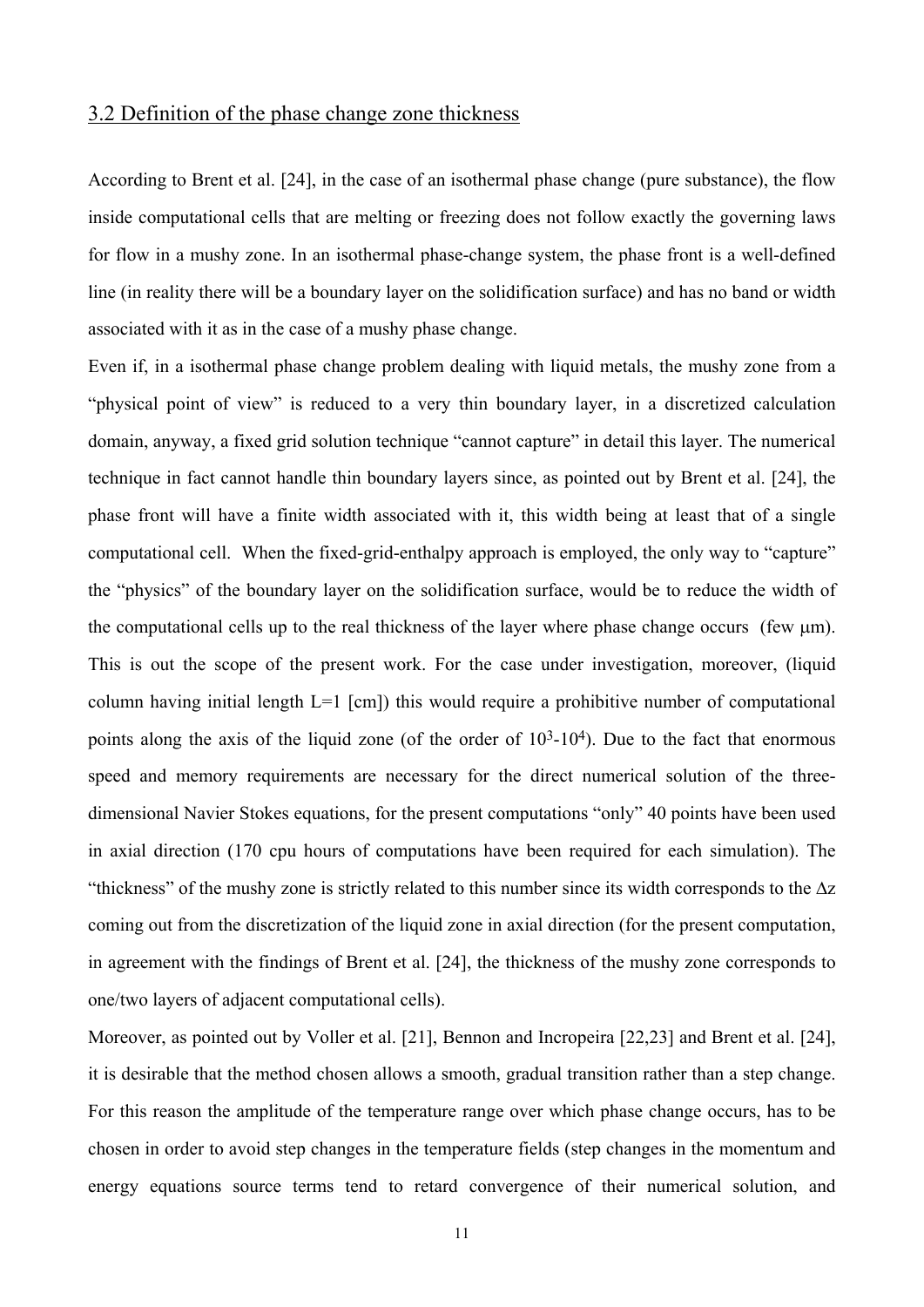sometimes lead to oscillations that may result in divergence), and at the same time in order to be consistent with the physics of the phenomenon under investigation: for the present case (phase change zone reduced to a thin boundary layer and 40 computational cells distributed in axial direction) a temperature range of 0.5 [K] has been fixed; this choice has been proved to be a good compromise between the need to avoid step changes and the need to represent the phase change boundary layer with a number of computational cells in axial direction as low as possible. Preliminary computations have been carried out to show the negligible influence of the the temperature range chosen for the phase change zone on the problem under investigation.

According to Voller et al. [21], "the nature of the flow in the mushy region will influence its shape". This is true however when the solidification process is carried out in the case of high Prandtl number liquids (i.e. Pr>>1, Voller et al. study the case of Pr=1000). In these cases in fact, due to the low thermal diffusivity of the material (in the case of transparent substances usually  $\alpha$ =O(10<sup>-4</sup>) [cm<sup>2</sup>/s]), in many situations the thickness of the mushy zone is very large. Due to this large thickness, the amount of convection "protruding" in the mushy zone is great and the flow inside this zone largely influences its shape. This however is not the case of a liquid metal (Pr<<1,  $\alpha$ =O(10<sup>-2</sup>) [cm<sup>2</sup>/s]). In the case of a low Prandtl number liquid, the mushy zone is reduced to a boundary layer (whose thickness corresponds to one/two layers of computational cells) and due to the "switch off" condition that drives velocities to zero in a so thin zone, the effect of the convection on the shape is very weak.

A test with a different size mushy region has been carried out to assess that the shape of this zone is not influenced by the temperature range chosen for the phase change zone. Since one may suspect that differences with respect to the computations carried out for an amplitude of the temperature range equal to 0.5 [K] may arise when further reducing the size of the mushy region down to isothermal case, the amplitude of the temperature range has been reduced from 0.5 [K] to 0.25 [K]. The numerical simulation have shown that the influence of the amplitude of the temperature range (when this range is sufficiently low, close to the isothermal case) on the shape of the mushy zone is very weak. The size is reduced but the cystal/melt interface defined as the isoline at T=Tm does not change its shape.

Regarding the effect of the thickness and curvature of the mushy zone on the flow, it should be pointed out moreover that the Marangoni flow is a "large scale flow" whose properties do not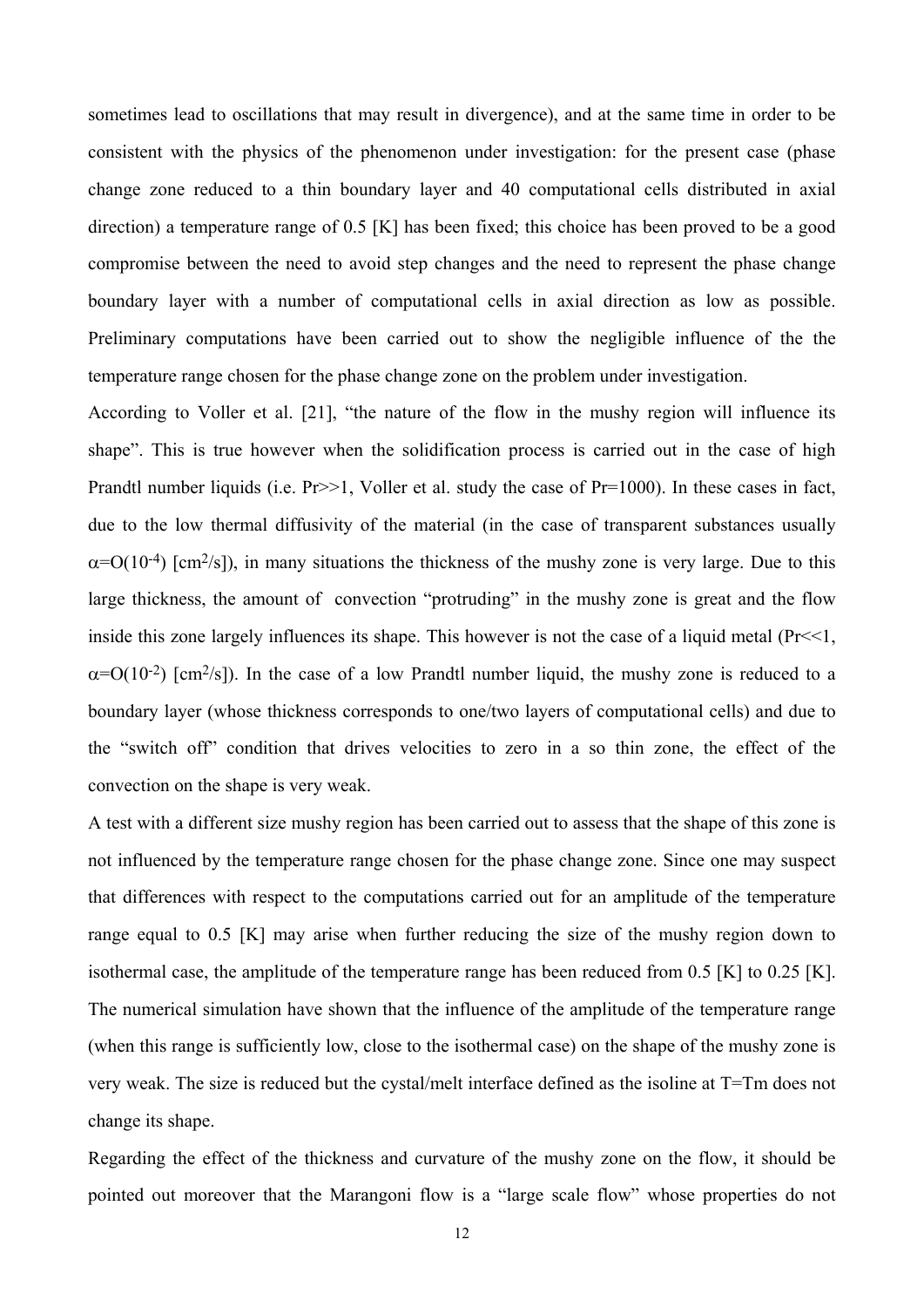depend upon the local curvature of the boundary of the mushy zone and/or upon its thickness. A preliminary study has been carried out to assess that the large scale flow field does not depend upon the shape of the mushy region. At each instant the axial boundaries of the mushy region computed according to the temperature distribution have been replaced with average axial values obtained averaging the z-coordinate of the boundaries over their entire surface, thus making the mushy zone a "horizontal band". The results of this simulation show that the spatio-temporal behavior of the flow field (the structure of the field in the meridian plane and the azimuthal wave number of the instability and their modification as time passes) is the same as for the case of non-planar mushy zone.

### 3.3 Model validation

The numerical technique has been validated through comparison with the recent experimental results of de Groh and Lindstrom [26] in the case of solidification of pure Succinonitrile. The article of de Groh and Lindstrom has been chosen since, as declared by the authors, their aim was to present interface shape and thermal data to be used to validate numerical models. Succinonitrile has been considered by de Groh and Lindstrom since it is transparent and the shape of the phase front to be compared with the numerical results can be determined with great accuracy from an experimental point of view. They conducted an experimental study of the crystal growth of Succinonitrile during solidification, melting and no-growth conditions using a horizontal Bridgman furnace and square glass ampoule (15 [cm] long, 0.8 [cm] thick with a wall thickness of 0.1 [cm]). For use as input boundary conditions to numerical codes to be validated, thermal profiles on the outside of the ampoule were measured along its length and the shapes of the solid/liquid interface were quantitatively determined. The experiments were conducted with the furnace in a horizontal orientation, with an applied temperature difference of 75 [K] and at furnace translation rates of 0  $\lceil \mu m/s \rceil$  (no growth), 40  $\lceil \mu m/s \rceil$  (solidifying) and -40  $\lceil \mu m/s \rceil$  (melting). The second case has been considered here for comparison since it deals with the solidification process. In the numerical simulations the presence of the glass ampoule with a wall thickness of 0.1 [cm] has been simulated in order to reproduce realistic conditions. A temperature range of 2 [K] has been considered to model the zone over which phase change occurs. Central schemes have been used for the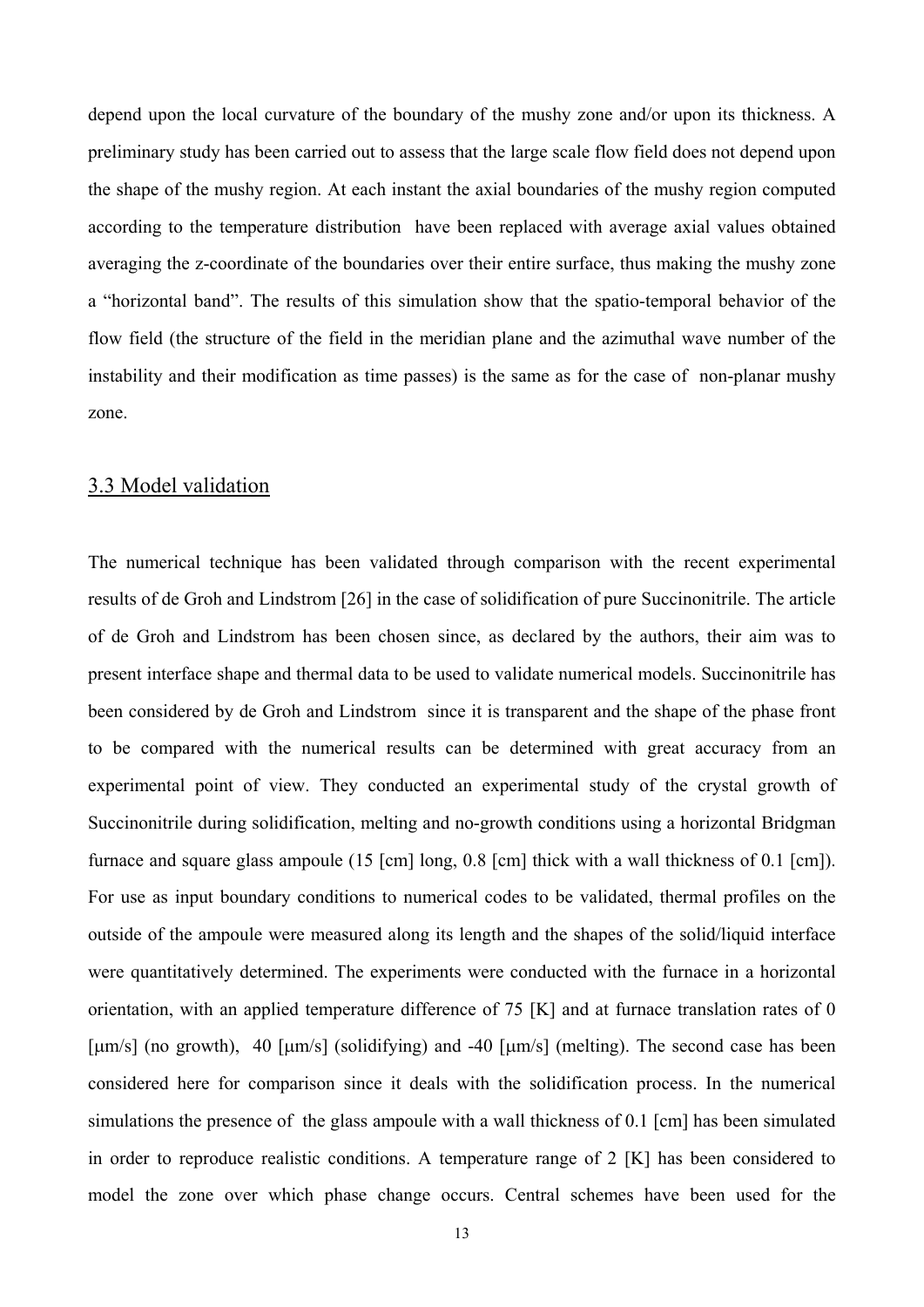convective terms and 300x40 points for the computational grid. The comparison between numerical and experimental results is shown in Fig. 3.

#### 4**. Results**

Liquid bridges of Gallium (see table I for the physical properties), having initial length L=1 [cm] and two different initial aspect ratios  $(A=1.0$  and  $A=0.5)$ , have been considered. 40 points have been collocated in the axial direction; in the radial and azimuthal directions  $Nr=22=11+11$  and  $N\varphi$  $=26$  in the case A=1.0 and Nr=26=13+13 and No=30 in the case A=0.5 (see Fig. 2). Each case required more than 170 cpu hours of computations on a Digital 433 au workstation.

For both the aspect ratios, a temperature difference of 4 [K] has been considered (corresponding to a Marangoni number Ma= $\Delta T \sigma_{\rm T} L / \mu \alpha \approx 110$ ).

For this value of the Marangoni number, the axisymmetric flow field is unstable and for both the aspect ratios a steady, three-dimensional flow regime is established after a certain time denoted by t\*. According to previous studies, the numerical results show that in this flow regime the position of the vortex core is displaced sinusoidally along the azimuthal perimeter of the liquid zone and the temperature field is characterized by sinusoidal distortions in azimuthal direction. Hereafter the differences between the temperature fields and the azimuthally averaged temperature distributions (referred to as temperature disturbances) will be reported in order to show clearly the azimuthal wave number .

For an initial aspect ratio A=1.0, the steady and asymmetric supercritical Marangoni flow is characterized by an azimuthal wave number m=1. Figs. 4b and 4c show that in the generic crosssection orthogonal to the liquid bridge axis there are two azimuthal convective cells and two thermal spots on the liquid bridge surface (one cold and the other hot). The temperature contours in Fig. 4d show a lower temperature inner region whose shape is circular but whose position is eccentric to the geometrical axis of symmetry of the liquid bridge. In this case the supercritical flow appears as an inclined toroidal vortex. In each meridian plane of the liquid bridge there are two asymmetrical vortex cells (one of the two vortex cells in the section prevails over the other and is extended along the whole axial plane of the bridge, for instance see Fig. 4a).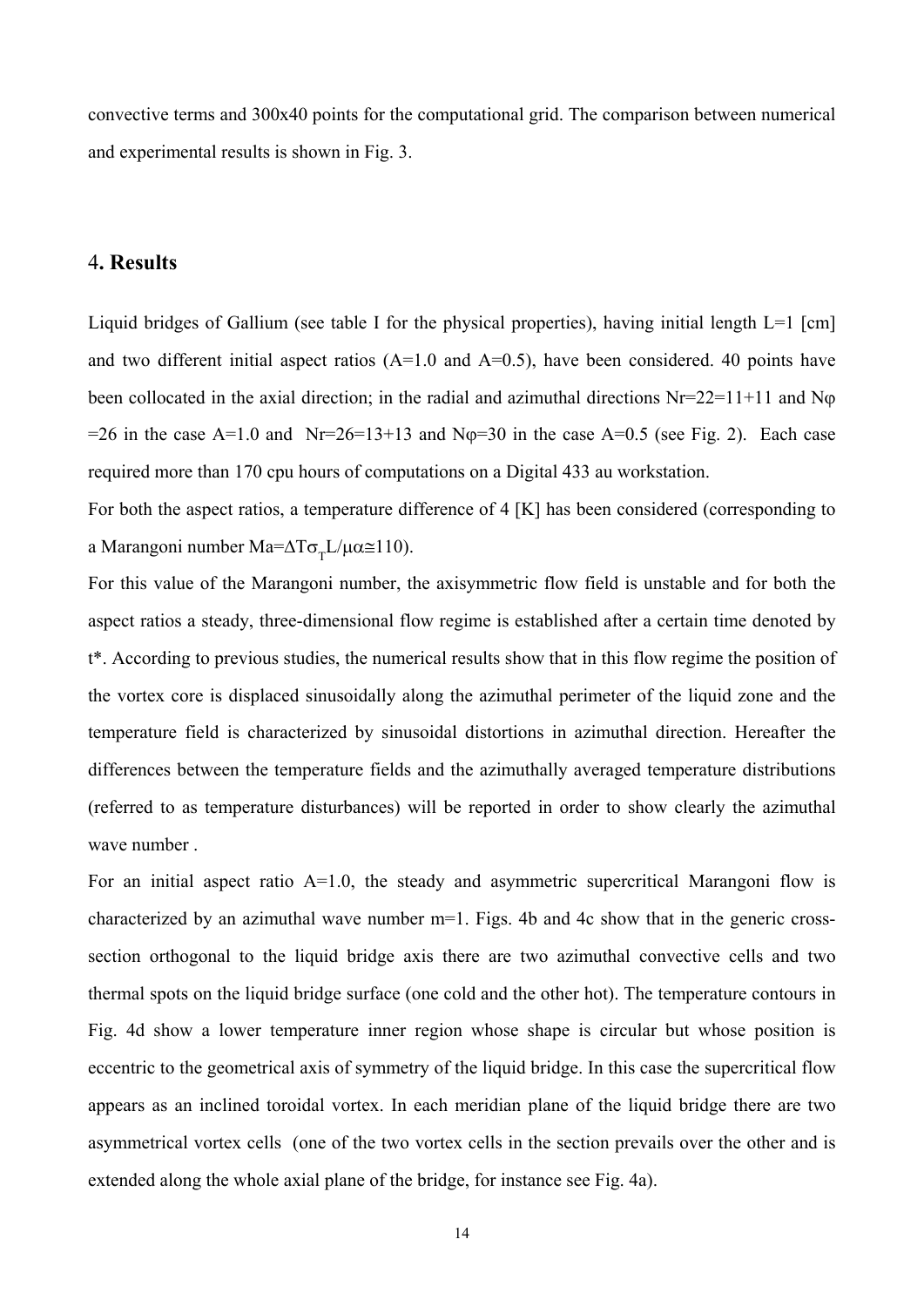For  $t > t^*$ , the temperature on the cold disk is reduced with a ramp of 0.1 [K/s] and the crystallization front advances, as shown in Figures 5-9. The temperature interval chosen to represent the range over which phase change occurs  $(2\Delta T_m)$  has been fixed to 0.5 [K].

Due to the azimuthal distortion of the thermo-fluid-dynamic field, the shape of the crystal is not axisymmetric. This is shown clearly in Fig. 5a and in Fig. 10a for  $A_i=0.885$  (Ma<sub>i</sub>=100). In Fig. 5a the distortion of the boundaries of the transition zone is shown in relationship to the asymmetric flow field structure in the meridian plane  $\varphi = -\pi/6$ . The distortion of the boundaries of the mushy zone is more pronounced on the left side of the liquid zone where the strongest vortex cell is present. Due to this distortion, the thickness of the transition zone is not uniform in the meridian plane; the thickness is larger in the right side. In Fig. 10a the temperature iso-surface corresponding to  $T=T_m$  (average crystal/melt interface) is shown. The shape of the surface is convex. Due to the steady Marangoni instability, it is azimuthally distorted and has an axial minimum at  $\varphi = -\pi/6$ . The corresponding surface temperature disturbance distribution (Fig. 5c) shows that the azimuthal wave number is still m=1 since only two temperature spots are present. However the hot spot is more extended in azimuthal direction with respect to the cold one. This situation is different compared to that observed at  $t=t^*$ , where the two spots have exactly the same azimuthal extension. This behaviour suggests that the azimuthal organization of the flow has been influenced by the presence of the crystal.

For  $A_i=0.72$  (Ma<sub>i</sub>=82, Fig. 6c), the spots on the free surface become four (two hot and two cold). This indicates that the azimuthal wave number is changed from  $m=1$  to  $m=2$ , due to the solidification process. Four convective cells appear in the section as shown in Fig. 6b; the inner region in this case is not circular but approximately elliptic with centre corresponding to the geometrical axis of symmetry of the liquid bridge (see Fig. 6d).

According to previous results (Lappa et al. [11]), for even azimuthal wave numbers, the flow field structure is on the whole three-dimensional and depends on the azimuthal co-ordinate, but in each meridian plane the velocity and temperature are symmetric (for instance see Fig. 6a). For this reason the azimuthal distortion of the mushy region boundaries due to the Marangoni flow instability cannot be highlighted in the generic meridian plane. Fig. 10b shows that the shape of the crystal/melt interface is azimuthally distorted and has two axial minima ( $\varphi$  = 5 $\pi$ /6 and  $\varphi$  = - $\pi$ /6) and two maxima ( $\varphi = \pi/3$  and  $\varphi = 4\pi/3$ ) in azimuthal direction.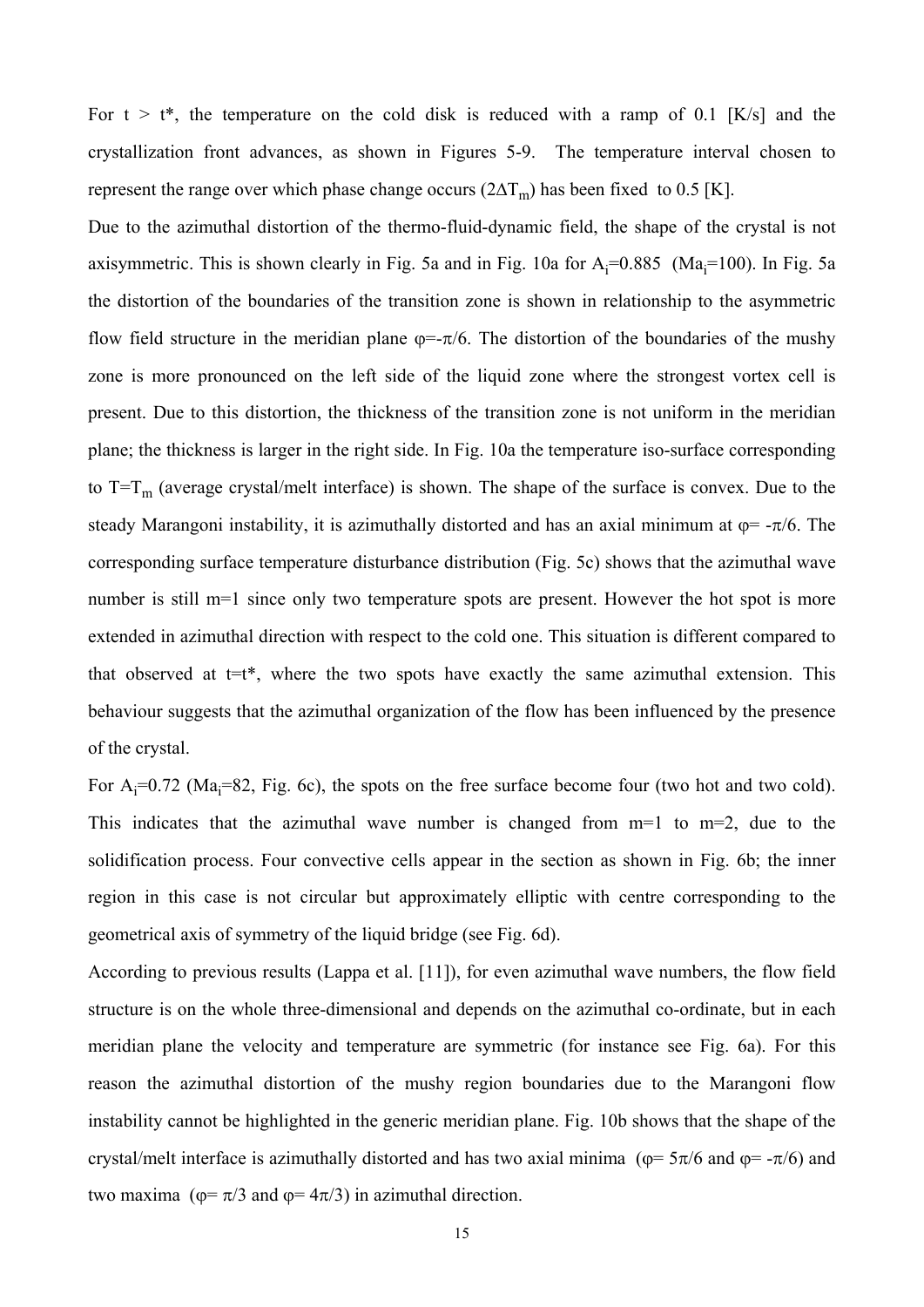For  $A_i = 0.5$  (Ma<sub>i</sub>=57, Figs. 7a-7d), the azimuthal wave number is m=2, as for  $A_i=0.72$ ; Fig. 7c shows that in this case the amplitude of the temperature disturbances on the free surface is lower. When the melt aspect ratio is further decreased  $(A<sub>i</sub>< 0.5)$  due to the solidification process, the thickness of the mushy region decreases (see Figs. 8a, 9a) with a linear dependence on  $A_i$ . The Marangoni flow becomes more and more confined near the free surface (the radial extension of the vortex cells in the meridian plane becomes approximately equal to the axial extension of the liquid zone held between the crystal surface and the hot supporting disk, see Fig 8a and 9a). For this reason the isolines of the temperature field in the inner part (near the axis) of the bridge are no longer convex and become concave. Correspondingly, the iso-surface  $T=T_m$  for  $A_i=0.33$  (Fig. 10d) shows a concave shape in the inner part (near the axis) and a convex shape near the free surface. The azimuthal distortion of the shape is more pronounced in the inner part whereas an axisymmetric behaviour can be observed far from the axis. This tendency is confirmed by the fact that the temperature disturbances are negligible on the free surface (Fig. 8c) whereas the temperature distribution is not symmetric in the inner part of the generic cross-section orthogonal to the axis (Fig. 8d).

For  $A_i=0.28$  (Ma<sub>i</sub>=32) full stabilization of the flow field is reached (subcritical bifurcation). The azimuthal disturbances vanish (Figs. 8b and 8c) and the shape of the crystal is axisymmetric (Fig. 10e).

For an initial aspect ratio  $A=0.5$ , at the initial time  $t=t^*$  the supercritical Marangoni flow is still steady and asymmetric (as for  $A=1.0$ ) but it is characterized by azimuthal wave number m=2. There are four convective cells in the cross-section orthogonal to the axis and four temperature spots on the free surface (two hot and two cold, see Figs. 11). In the generic meridian plane the flow field is symmetric but with different radial and axial organization with respect to the other planes corresponding to other values of the azimuthal coordinate  $\varphi$  (Figs. 11a and 11b).

When solidification occurs (ramp of 0.1 [K/s]), for 0.24 <  $A<sub>i</sub> \le 0.5$ , the azimuthal wave number m=2 is stable. For  $A_i=0.24$  (Ma<sub>i</sub>=55, see Figs. 12) however, the hot spots on the free surface show a doubling mechanism similar to that described in the case  $m=1$  (A=1.0). Each hot spots seems to double increasing its azimuthal extension (see Fig. 12c). The crystal/melt interface is concave near the axis and convex near the free surface and the azimuthal distortion is more pronounced in the inner part (Fig. 14a) as described for the cases  $A=1.0$  and  $A<sub>i</sub><0.5$ .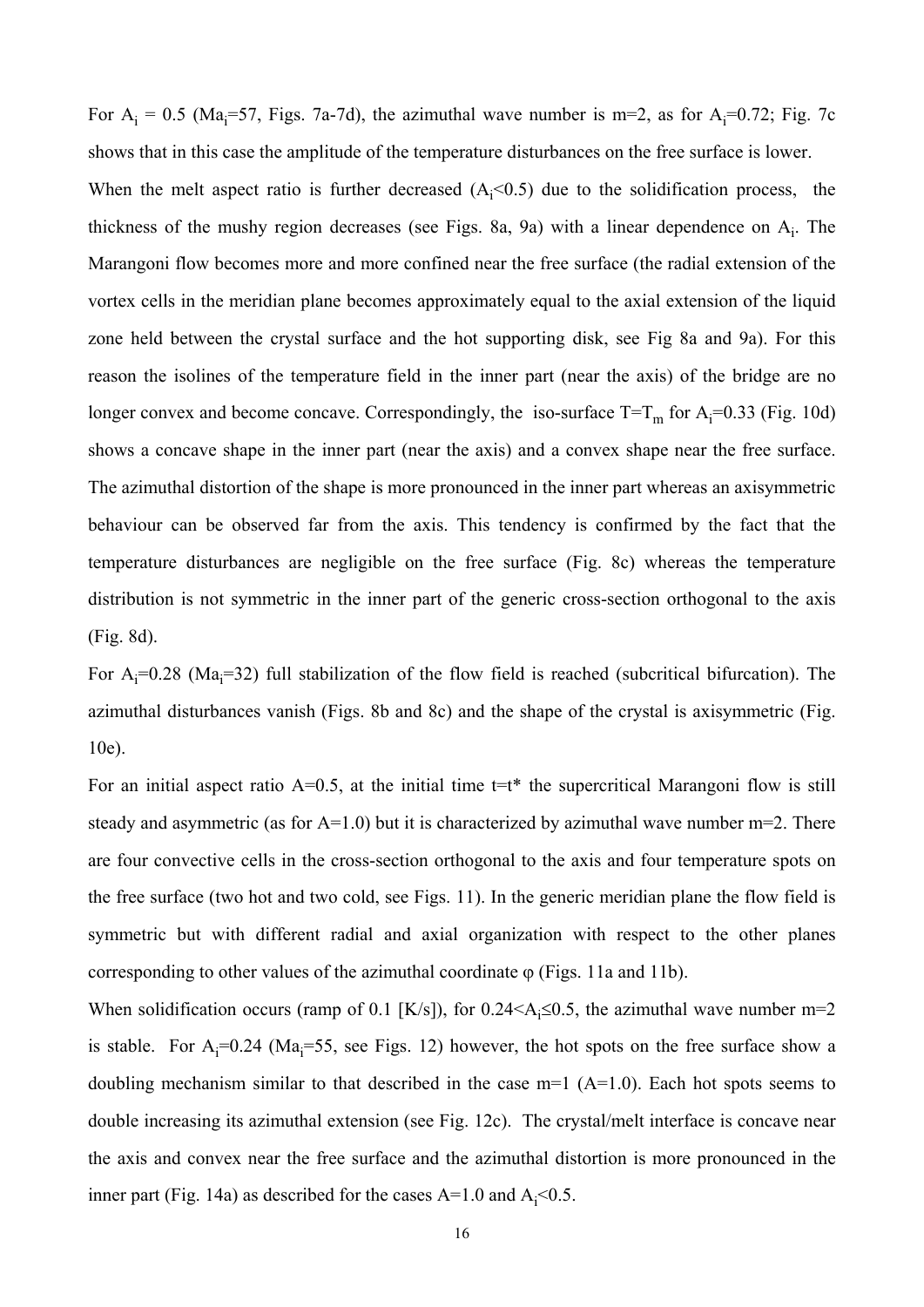For  $A_i = 0.18$  (Ma<sub>i</sub>=41), a mode m=4 appears. There are, respectively, eight vortex cells and surface spots, as shown in Figs. 13b and 13c. Moreover a more complicated non eccentric pattern appears in the temperature field of the cross-section. For m=4 the inner region has the form of a quadrangle (Fig. 13d). Correspondingly the crystal/melt interface shape shows four axial maxima and four minima ( $\varphi = 3\pi/7, \varphi = \pi - \pi/14, \varphi = 10\pi/7, \varphi = -\pi/14$ ) in azimuthal direction (Fig. 14b).

For  $A_i=0.135$  (Ma<sub>i</sub>= 31) full stabilization of the thermo-fluid-dynamic field occurs (see Fig. 14c).

### 5**. Discussion**

The azimuthal distortion of the shape of the crystal/melt interface is explained on the basis of the toroidal structure of the supercritical flow field and of the temperature distribution.

The temperature disturbances have m maxima (minima) in azimuthal direction (as shown by the Figures 4c to 8c). The nodes of the geometrical patterns given by the isolines of the temperature field in the cross-section orthogonal to the axis simply correspond to these extrema in the temperature field. For m=1 the geometrical pattern is an eccentric circle (Fig. 4d) since there are a minimun and a maximum in the temperature field (the circle corresponds to the minimum). For m=2 the geometrical pattern is an ellipse since there are two minima and two maxima (in Fig. 6d the main axes of the ellipse connect respectively the axis of symmetry of the bridge with the positions corresponding to a minimum and to a maximum of the temperature disturbance distribution). For m=4 (see e.g. Fig. 13d) the geometrical pattern is a quadrangle since the temperature disturbances have four maxima.

The radial position of the nodal lines of the temperature perturbations also corresponds to the position of the vortex centerline after the bifurcation. The present results show that the position of the vortex core is deformed and in particular displaced sinusoidally along the perimeter of the toroidal convection roll. This is due to the occurrence of the additional convective cells (strictly related with the Marangoni flow instability) in the sections orthogonal to the bridge axis (shown in Figs. 5b to 9b and 12b and 13b) convecting fluid in azimuthal direction.

The results on the crystal/melt interface shape show that this surface describes in azimuthal direction a sine curve having m maxima and m minima in the z-direction. This distortion can be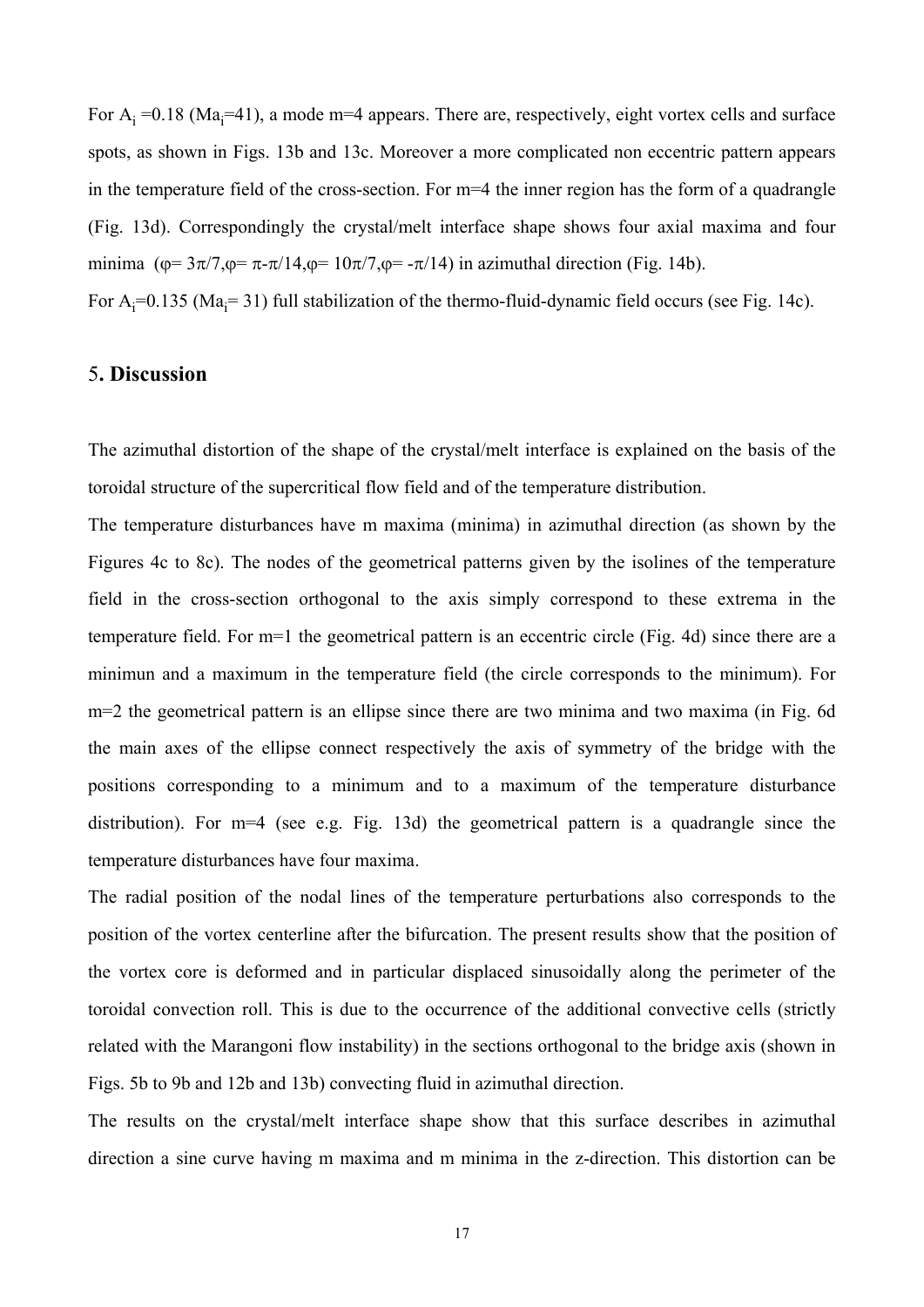simply related to the sinusoidal spatial deformation of the temperature field, due to the distorted spatial displacement of the vortex core in the supercritical state.

Regarding the occurrence of different values of the azimuthal wave numbers during the solidification process (m=1 and m=2 for  $A=1.0$ , and m=2 and m=4 for  $A=0.5$ ), the explanation for this behaviour can be found in the relation between the nature of the three-dimensional disturbances and the geometry of the liquid zone.

For cylindrical liquid bridges previous numerical computations ([7-11]) have shown that the flow structure of the supercritical state depends on the value of the aspect ratio of the liquid bridge. The lower the aspect ratio, the higher the azimuthal wave number m resulting in the more complex flow organization. It is known that discrete wavenumbers of disturbances are selected out of the full spectrum of disturbances because the convection roll is closed in a special zone geometry. When the instability is hydrodynamic in nature (i.e. it does not depend on the temperature field, that simply acts as a driving force for the velocity field), the selection rule is given simply by the constraint that the azimuthal wavelength must be an aliquot of the toroidal vortex core circumference and by the fact that the convection roll is limited axially by the presence of the sidewalls (see Lappa et al. [11]). According to this theory, for the problem under investigation, the critical wave number is related to the axial length (distance between the the hot disk and the crystal/melt interface) and to the diameter of the liquid zone, i.e. in the present case it scales with the parameter  $A_i = L_i/D$ . The present numerical results show a simple correlation between the melt aspect ratio and the azimuthal wave number of the instability:

 $mA_i \approx 1$  (9)

The stabilization of the flow field, observed for both the cases here considered  $(A=1.0 \text{ and } A=0.5)$ when the melt aspect ratio becomes less than a certain value, is explained by the simultaneous reduction of the instantaneous Marangoni number and of the melt aspect ratio. There are in fact two different effects leading to the stabilization of the flow field. For a fixed aspect ratio, decreasing the Marangoni number, subcritical conditions prevail. On the other hand, as found by Lappa et al.[11], for A<0.5, lower is the aspect ratio, higher should be the critical Marangoni number.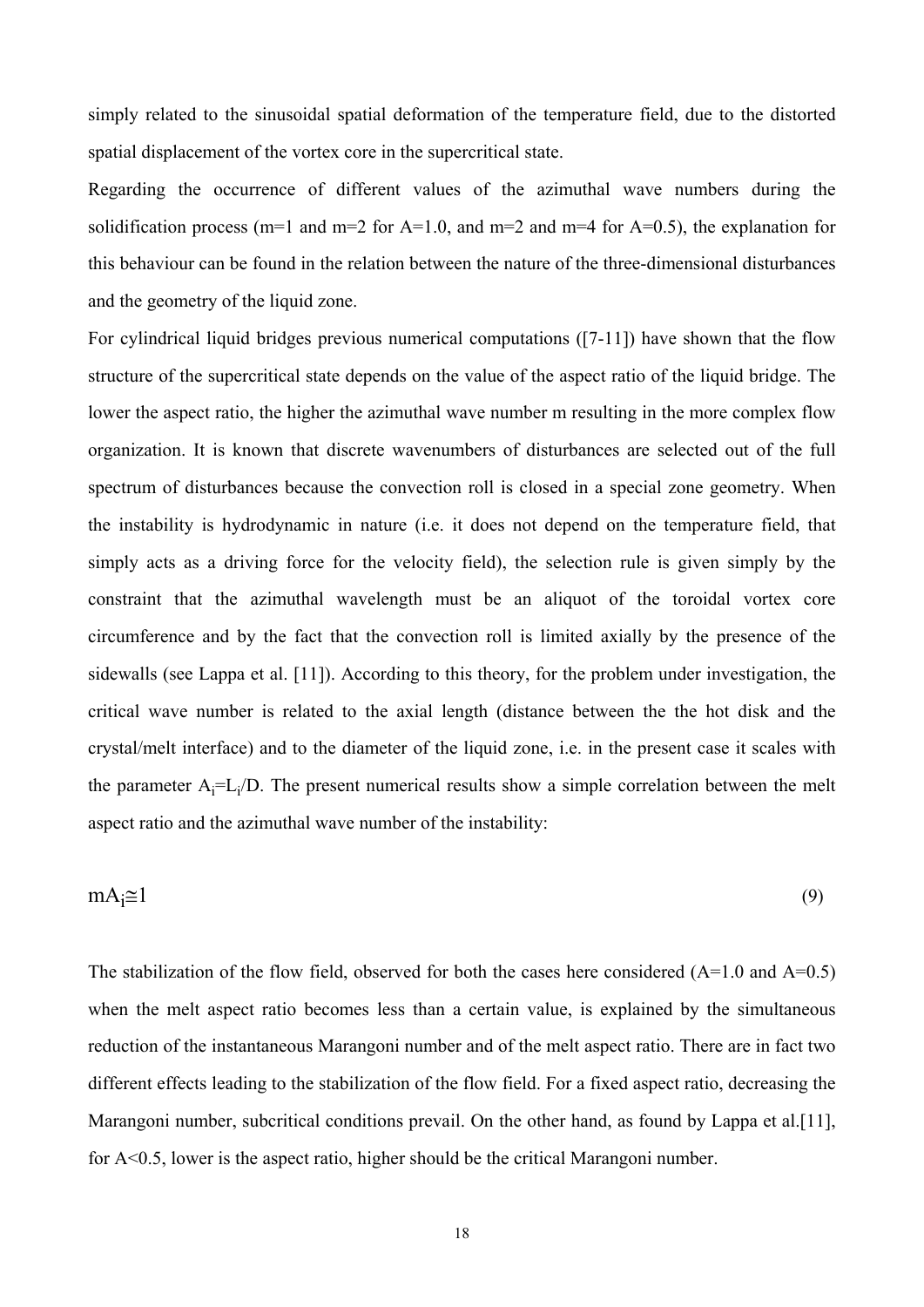The stabilization of the flow field can be explained also focusing the attention directly on the nature of the instability. As highlighted in reference [4], for low Prandtl number liquids, the bifurcation of the flow field to a steady three-dimensional configuration is directly related to the inertial instability of the shear layer below the free surface; the instability takes energy from the radial gradient of the axial velocity, i.e. the axial share. Marangoni forces driving the flow field induce a strong axial shear flow. For this reason the bifurcation is favored by increasing the Marangoni number (driving action) and opposed by the presence of walls (where "no-slip" prevails). For the specific problem under investigation, when the aspect ratio decreases, the ratio of the free surface area  $S_1 = \pi D L_i$ (where the "driving force" is present) divided by the end walls area  $S_w = \pi D^2/2$  (where "no-slip" prevails),  $S_l/S_w=2A_i$  also decreases, increasing viscous effects; moreover the decrease of the instantaneous value of the Marangoni number decreases the Marangoni stress on the free liquid surface. The simultaneous increase of the viscous effects and decrease of the Marangoni stress stabilize the flow field.

### 6**. Conclusions**

Marangoni flow instability during solidification in half zone liquid bridges in zero g conditions has been analyzed by direct solution of the three-dimensional and time-dependent non-linear equations. A single region (continuum) formulation (enthalpy-porosity technique) has been adopted to model the phase change problem, solving the coupled temperature and velocity fields over the whole computational domain, including the solid and liquid phases.

The enthalpy-porosity approach has been extended to the case of problems with free surface. The typical "stress-balance" Marangoni flow boundary conditions have been modified in order to take into account the phase change phenomenon. This is an original contribution to the enthalpy-porosity technique.

For the first time that this approach has been applied to the case of a floating zone. The influence of the azimuthally asymmetric convective field on the shape of the crystal/melt interface during the solidification process and the relationship among the azimuthal wave number of the instability and the relative position of the solid/melt interface at each instant have been investigated.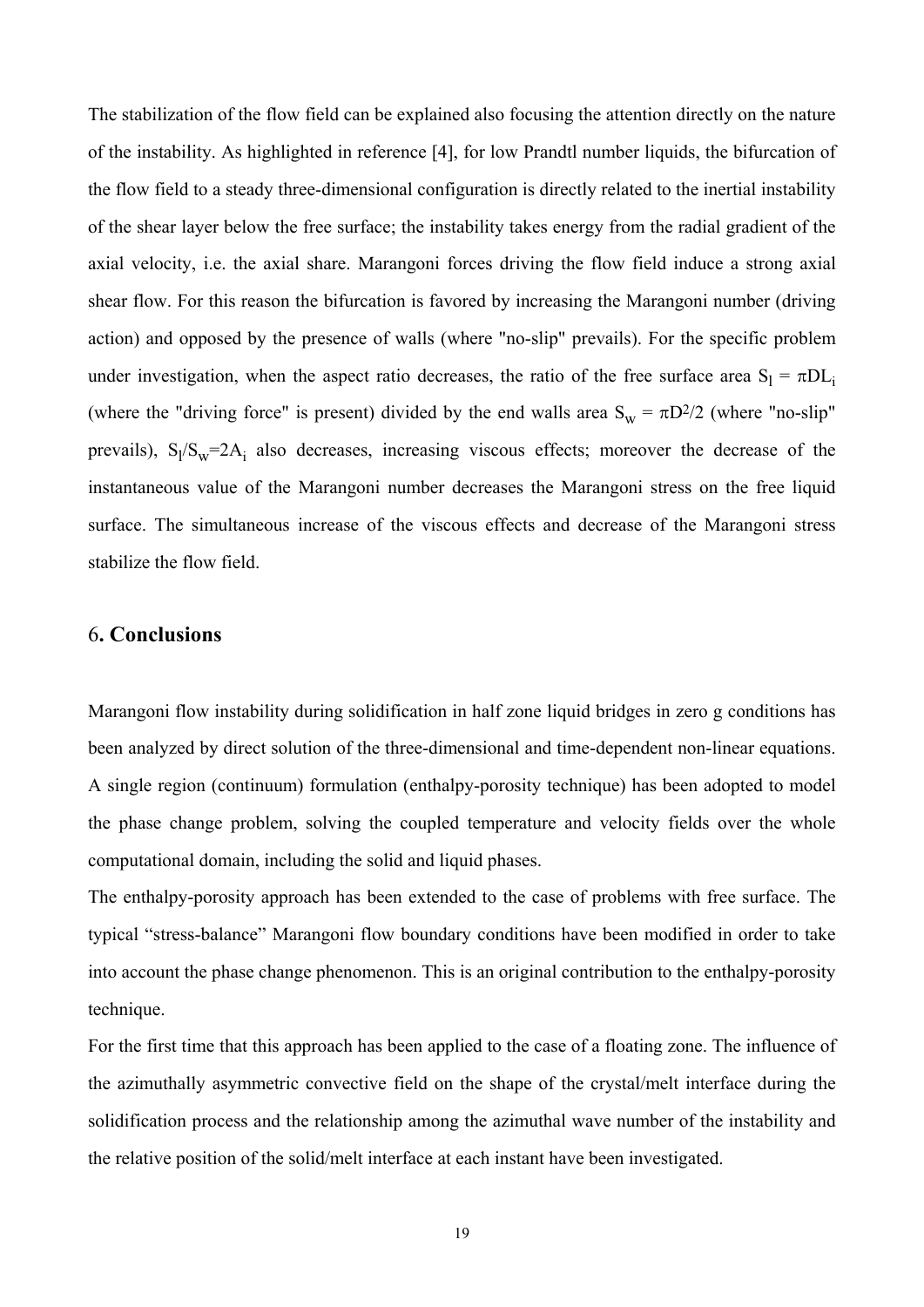The numerical results show that the crystal/melt interface is distorted in azimuthal direction due to the sinusoidal spatial deformation of the temperature field, related to the spatial displacement of the vortex core caused by the instability of the Marangoni flow.

Different values of the azimuthal wave numbers were found during the solidification process. This result is explained on the basis of the relation between the typology of the azimuthal disturbances and the structure of the fluid-dynamic field. A generalized law is found to correlate the azimuthal wave number of the instability to the extension of the melt zone.

Until now, all the numerical investigations dealing with the analysis of the relationship between the azimuthal wave number and the aspect ratio of the liquid zone, have been obtained in the case of "static" liquid bridges (fixed distance between the supporting disks and no phase change). The results presented in this paper represent a first contribution to the modelling and understanding of complex phenomena caused by fluid flow and simultaneous solidification during floating zone crystal growth.

A novel research programme is being proposed for the early utilization phase of the International Space Station (ISS) to analyze in detail Marangoni flow in solidifying liquid bridges, using materials with low mwlting point (e.g. Succinonitrile) that are transparent in the liquid state.

# **7. Acknowledgments**

The authors would like to thank the Referees for their constructive comments.

# 8**. References**

[1] K. W. Benz, "Factors controlling crystal perfections during growth under microgravity", Proceedings VIIth European Symposium on Materials and Fluid Sciences in Microgravity Oxford (United Kingdom), 10/15 September , ESA SP 295, 59, (1990)

[2] F. Preisser, D. Schwabe, A. Scharmann, "Steady and oscillatory thermocapillary convection in liquid columns with free cylindrical surface", J.Fluid Mech. 126, 545, (1983) .

[3] H. C. Kuhlmann, H. J. Rath, "Hydrodinamic instabilities in cylindrical thermocapillary liquid bridges", J.Fluid Mech. , 247 , 247, (1993).

[4] M. Wanschura, V. Shevtsova, H.C. Kuhlmann, H.J. Rath, Convective instability mechanism in thermocapillary liquid bridges, Phys. Fluids, 5, 912, (1995).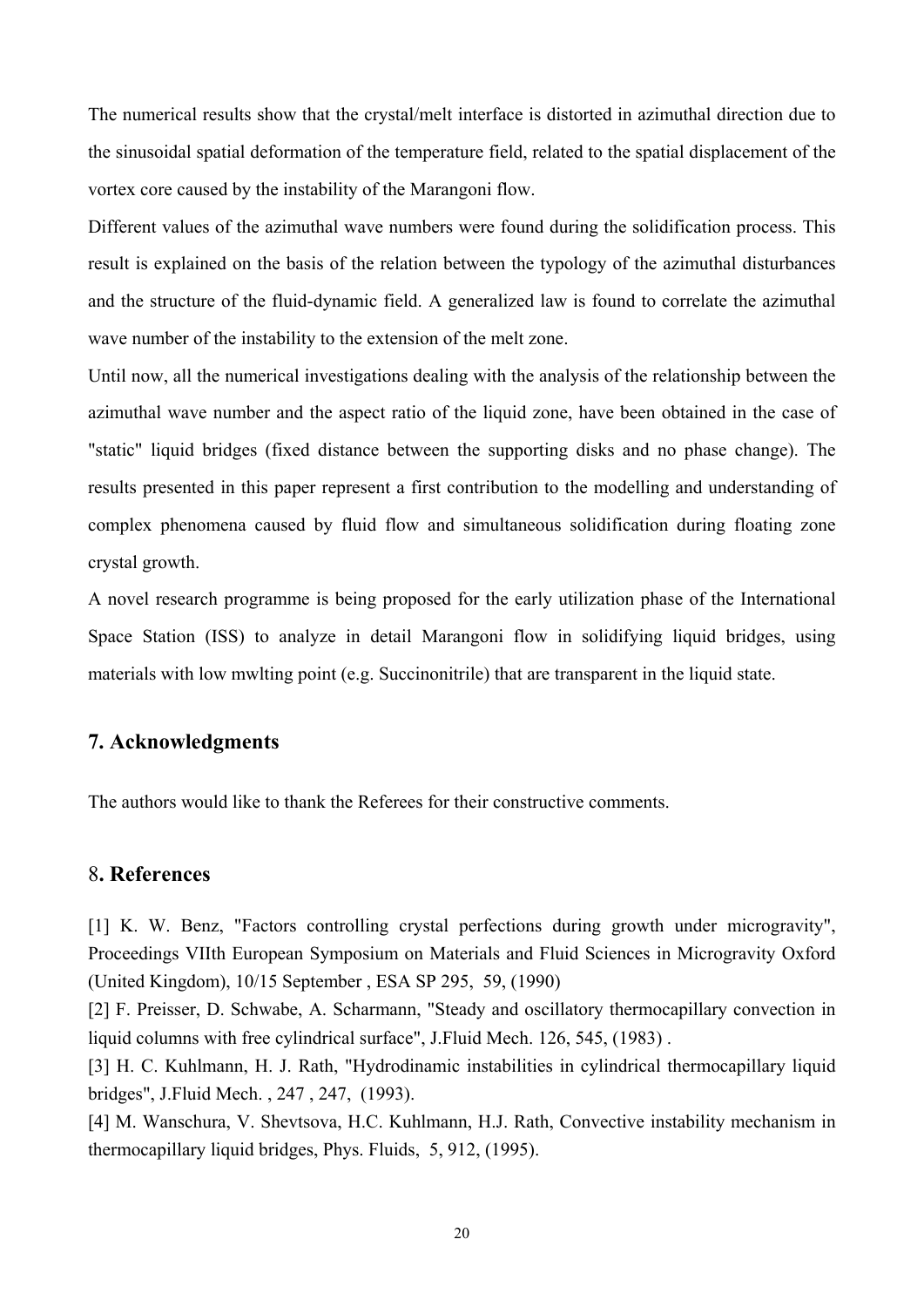[5] R. Rupp, G. Muller, G. Neumann, "Three dimensional time dependent modelling of the Marangoni convection in zone melting configurations for GaAs", Journal of Crystal growth, 97, 34, (1989).

[6] M. Levenstam, G. Amberg, "Hydrodynamical instabilities of thermocapillary flow in a halfzone", J.Fluid Mech., 297, 357, (1995).

[7] N. Imaishi, S. Yasushiro, T. Sato, S. Yoda, "Numerical simulation of three dimensional oscillatory flow in half zone bridges of low Pr fluid", Proceedings 292 of the 4th JSME-KSME Thermal Engineering Conference - October 1-6, 2000, Kobe, Japan, 272

[8] S. Yasushiro, T. Sato, N. Imaishi, S.Yoda "Three dimensional Marangoni flow in liquid bridge of low Pr fluid", Space Forum, 6, 39 (2000)

[9] J. Leypoldt, H.C. Kuhlmann, H.J. Rath, "Three-dimensional numerical simulation fo thermocapillary flows in cylindrical liquid bridges", J. Fluid Mech, 414, 285, (2000)

[10] M. Lappa , R. Savino, "Parallel solution of three-dimensional Marangoni flow in liquid bridges", Int. J. Num. Meth. Fluids, 31, 911, (1999)

[11] M. Lappa, R. Savino and R. Monti, "Three-dimensional numerical simulation of Marangoni instabilities in non-cylindrical liquid bridges in microgravity"; Int. J. of Heat and Mass Transfer, 44 Issue 10, 1983, (2001)

[12] V.M. Shevtsova, D.E. Melnikov, "Influence of variable viscosity on convective flow in liquid bridges. 3-D simulations of ground based experiments", 1-st Symp. on Microgravity Research and Applications in Physical Science and Biotechnology, Sorrento, Italy, Sept. 2000

[13] M. Lappa, R. Savino and R. Monti; "Three-dimensional numerical simulation of Marangoni instabilities in liquid bridges: influence of geometrical aspect ratio", Int. J. Num. Meth. Fluids, 36 (1), 53, (2001).**.**

[14] M. Lappa, R. Savino and R. Monti; "Influence of buoyancy forces on Marangoni flow instabilities in liquid bridges"**;** Int. J. Num. Meth. Heat Fluid Flow, 10, Issue 7, 721, (2000)

[15] S. Nakamura, K. Kakimoto, T. Hibiya, (1995), "Convection visualization and temperature fluctuation measurement in a molten silicon column", Materials and fluids under low gravity (Springer), Proceedings of the IXth European Symposium on Gravity-Dependent Phenomena in Physical sciences Held at Berlin, Germany, 2-5 May 1995

[16] S. Nakamura, T. Hibiya, K. Kakimoto, N. Imaishi, S-i Nishizawa, A. Hirata, K. Mukai, S-i Yoda, T. S. Morita, "Temperature fluctuations of the Marangoni flow in a liquid bridge of molten silicon under microgravity on board the TR-I4 rocket", Journal of Crystal Growth 186, 85, (1998).

[17] S. Nakamura, T. Hibiya, N. Imaishi, S. Yoda, "Observation of Marangoni convection in a halfzone silicon melt", 32nd Scientific Assembly at COSPAR 1998 Nagoya - G0.1-0059

[18] T. Hibiya, S. Nakamura, K. Mukai, Z-G Niu, N. Imaishi, S-i Nishizawa, S-i Yoda, M. Koyama, "Interfacial phenomena of molten silicon: Marangoni flow and surface tension", Phil. Trans. R. Soc. Lond. A 356, 899, (1998).

[19] T. Hibiya, S. Nakamura, N. Imaishi, K. Mukai, K. Onuma, P. Dold, A. Croll, K-W Benz, S-i Yoda, "Marangoni flow of Si melt: microgravity experiments and perspective", J. Jpn. Soc.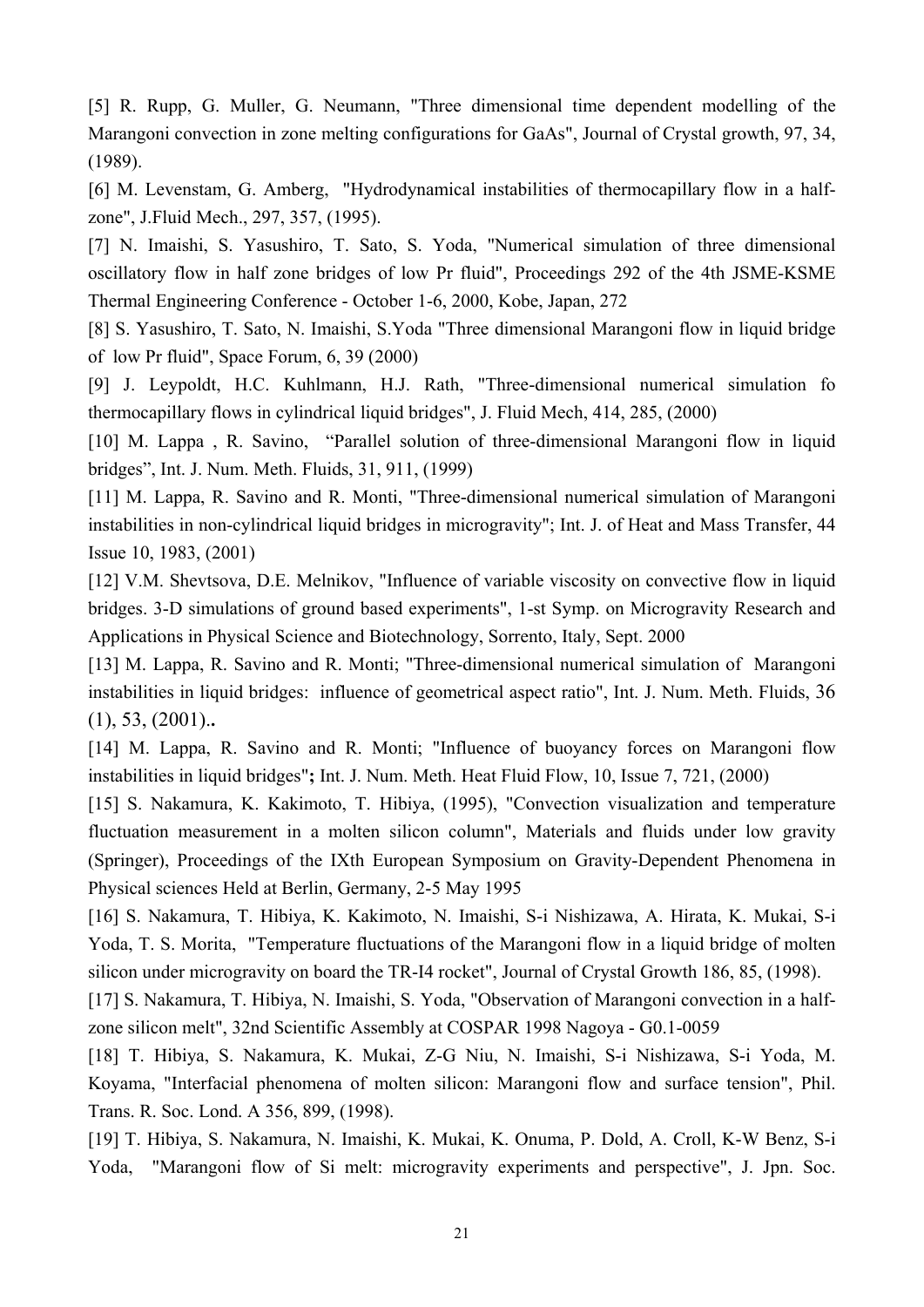Microgravity Appl. Supplement, Proc. Joint 1st Pan-Pacific Basin Workshop and 4th Japan-China Workshop on Microgravity Sciences (1998).

[20] S. Nakamura, T. Hibiya, N. Imaishi, S.Yoda, T.Nakamura and M. Koyama, "Flow visualization and temperature measurements in a Half-Zone silicon bridge on board the TR-IA-6 Rocket", Microgravity sci. technol. XI/1 (1999)

[21] V. R. Voller, C. Prakash, "A fixed grid numerical modelling methodology for convectiondiffusion mushy region phase-change problems", Int. J. Heat Mass Transfer, 30 (8), 1709, (1987).

[22] W.D. Bennon, F.P. Incropera, "A continuum model for momentum, heat and species transport in binary solid-liquid phase change systems-I. Model formulation", Int.J.Heat Mass Transfer., 30 (10), 2161, (1987).

[23] W.D. Bennon, F.P. Incropera, "A continuum model for momentum, heat and species transport in binary solid-liquid phase change systems-II. Application to solidification in a rectangular cavity", Int.J.Heat Mass Transfer., 30 (10), 2171, (1987).

[24] A. D. Brent, V.R. Voller, J. Reid, "Enthalpy-porosity technique for modelling convectiondiffusion phase change: application to the melting of a pure metal", Numerical Heat Transfer, 13, 297, (1988).

[25] C.A.J. Fletcher, "*Computational techniques for fluid-dynamics"*, (Springer Verlag, Berlin, 1991)

[26] H. C. de Groh III, T. Lindstrom, "Interface shape and convection during solidification and melting of succinonitrile", NASA TM 106487 (1994).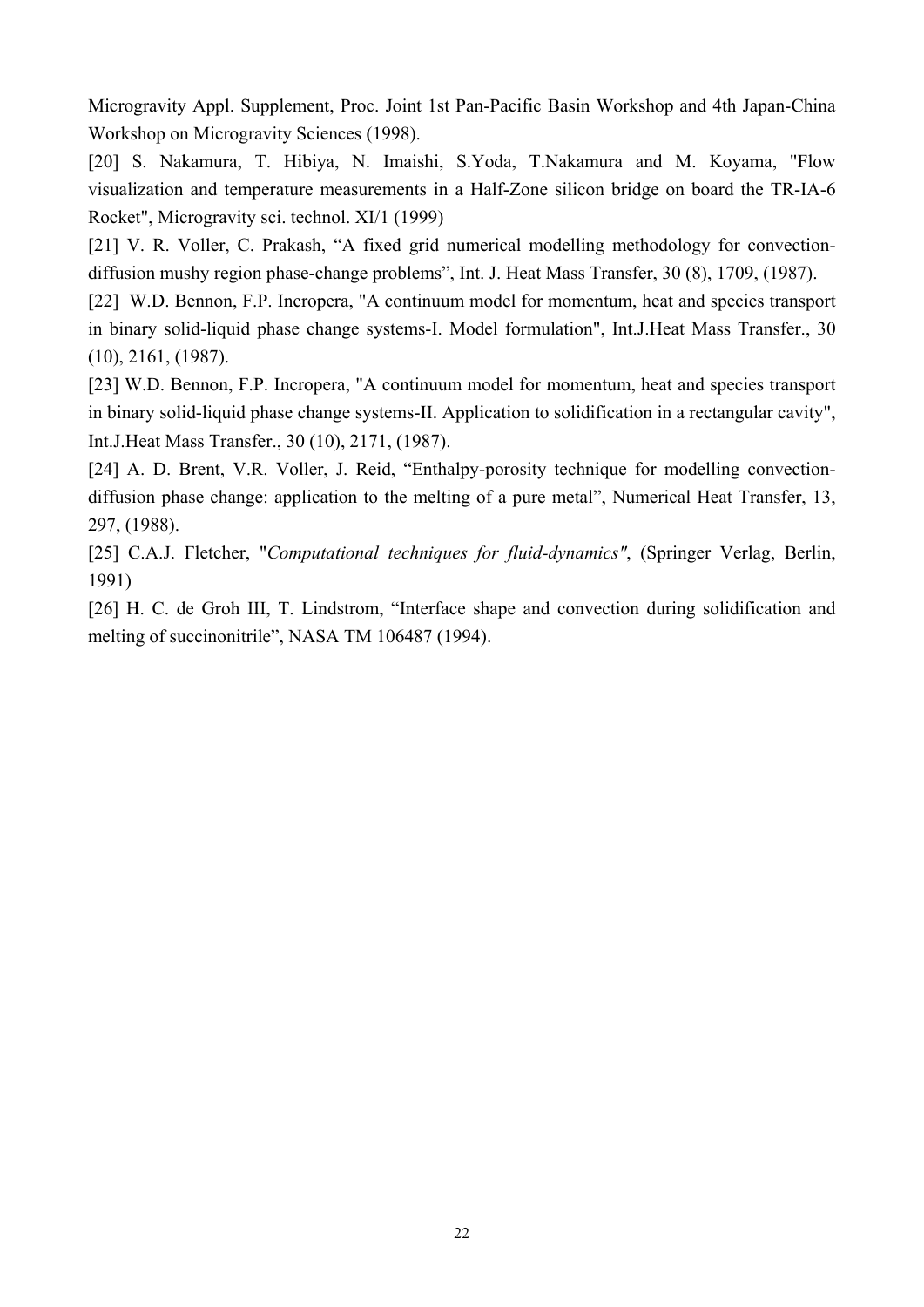| density $\rho$ [gr/cm <sup>3</sup> ]              | 6.10                 |
|---------------------------------------------------|----------------------|
| thermal diffusivity $\alpha$ [cm <sup>2</sup> /s] | $1.66 \; 10^{-1}$    |
| kinematic viscosity $v$ [cm <sup>2</sup> /s]      | $3.44 \cdot 10^{-3}$ |
| dynamic viscosity $\mu$ [g/cms]                   | $2.12 \cdot 10^{-2}$ |
| specific heat coefficient $Cp$ [J/gK]             | 0.40794              |
| latent heat of fusion $L_m$ [J/gK]                | 80                   |
| melting temperature $T_m[K]$                      | 302.91               |
| $\sigma$ <sub>T</sub> [dyne/cmK]                  | $1 \; 10^{-1}$       |

Table I: Physical properties of Gallium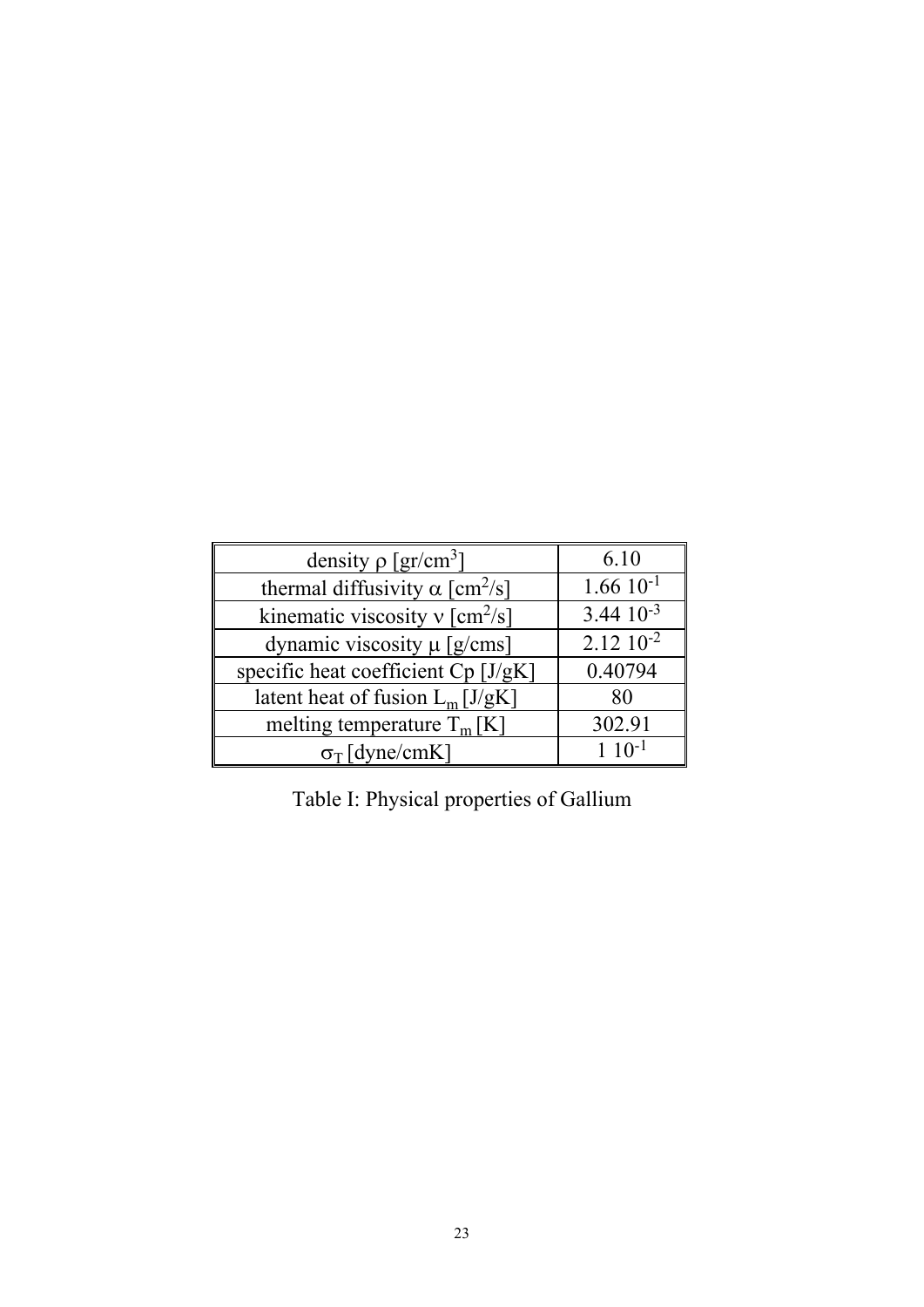

Figs.1: sketch of the liquid bridge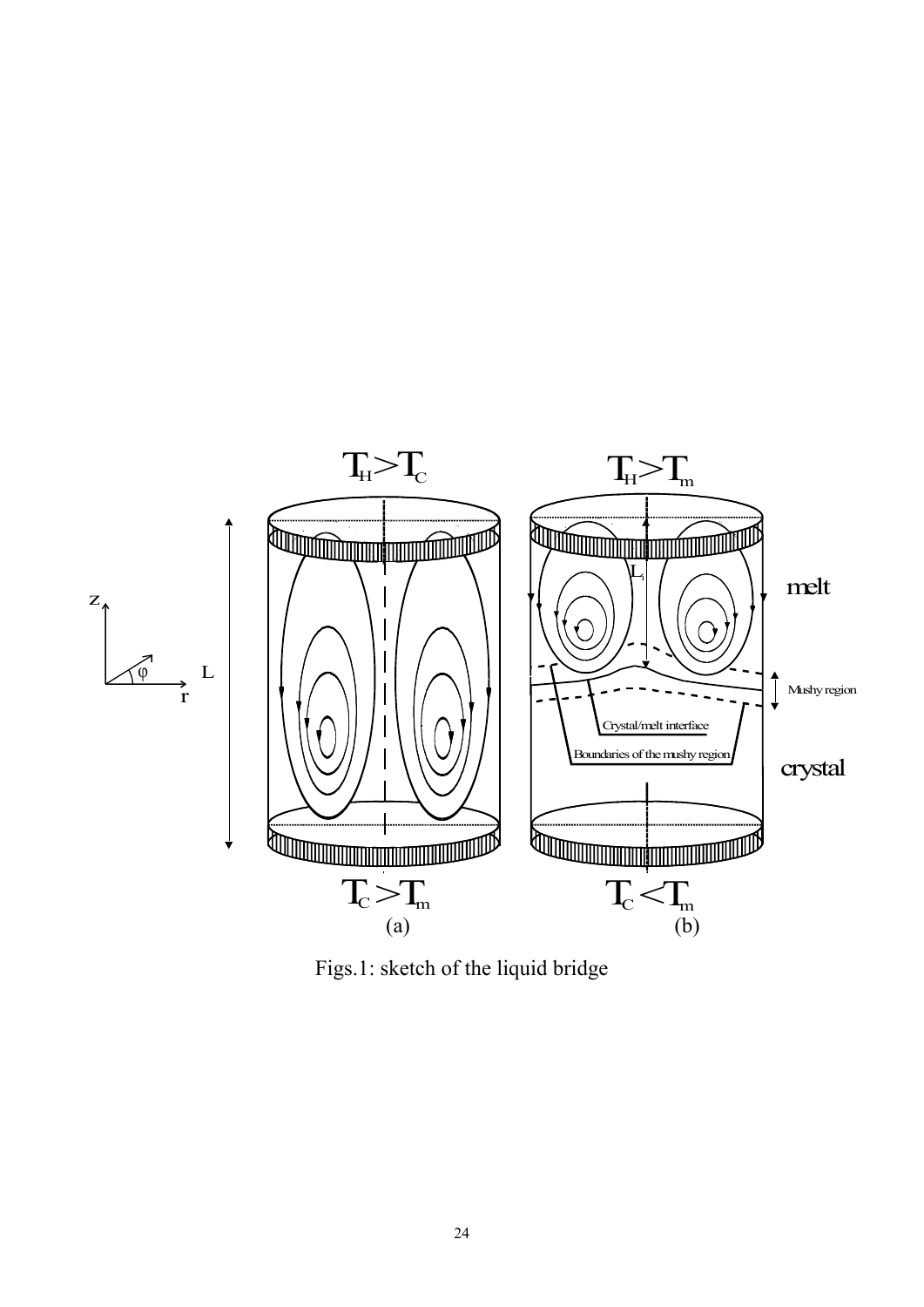



Computational grid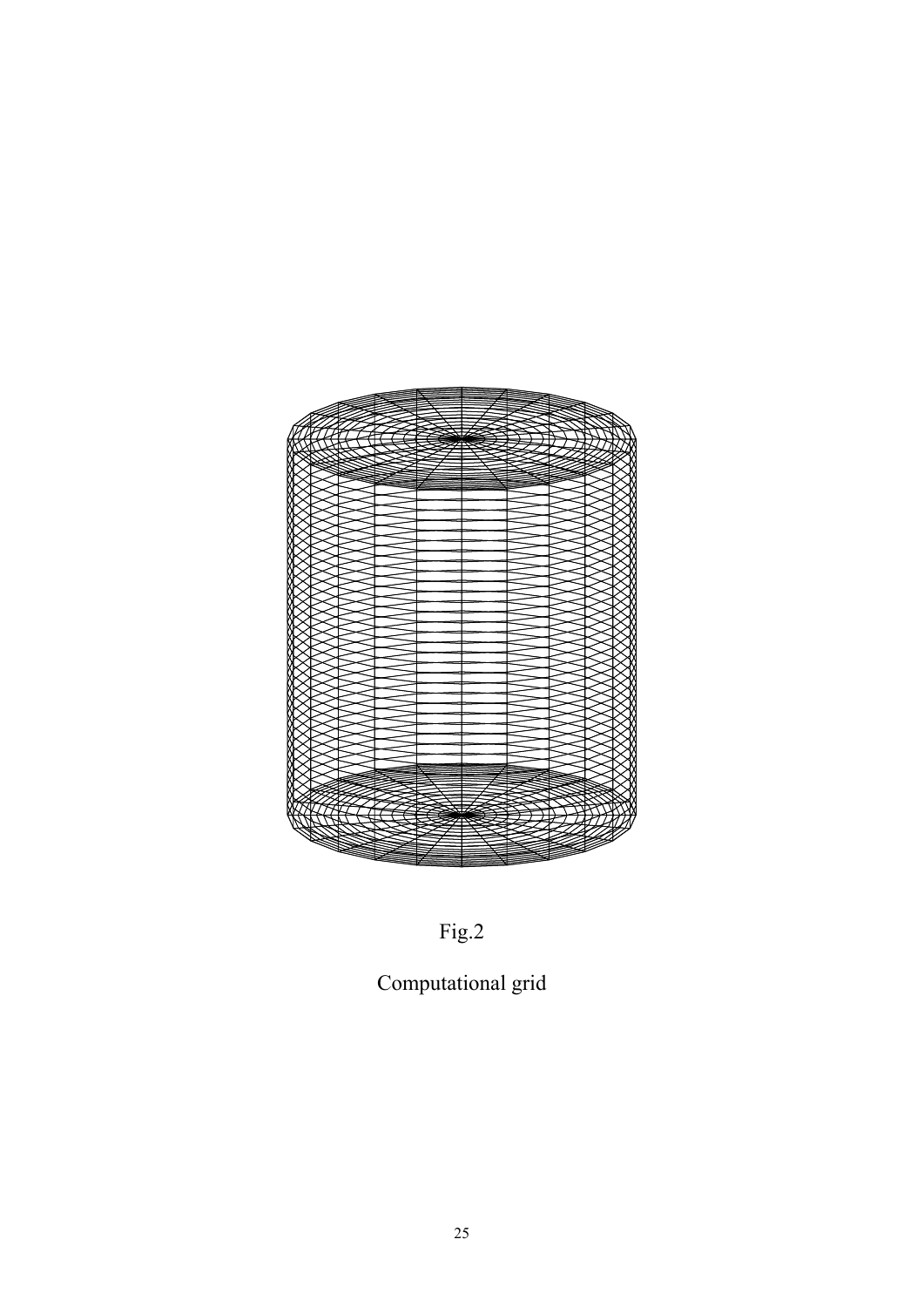

Fig.3: validation of the phase change technique – comparison between experimental and numerical results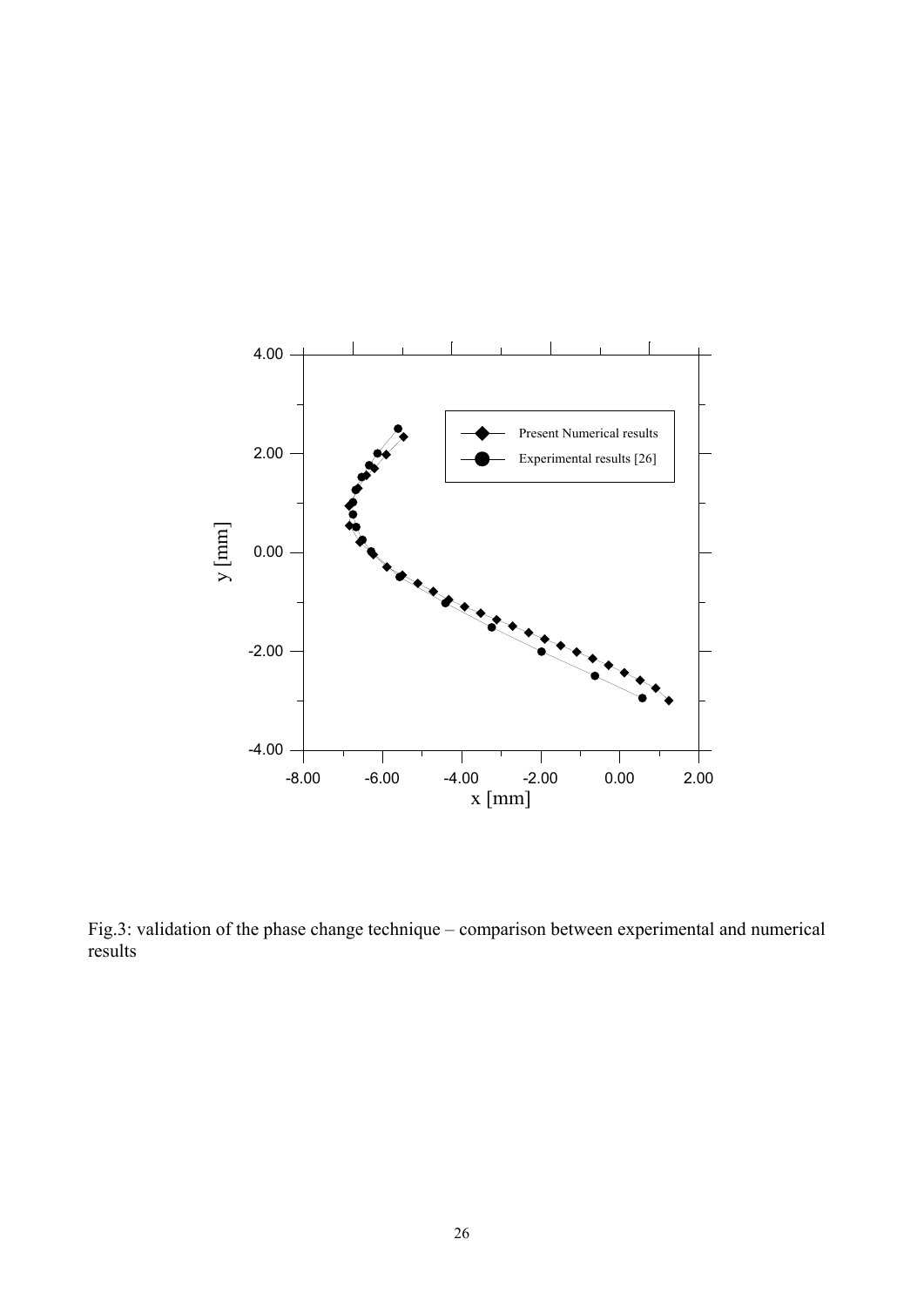

Fig.4a: Flow field in the meridian plane Fig. 4b: azimuthal velocity distribution



Fig.5a: Flow field in the meridian plane Fig. 5b: azimuthal velocity distribution  $\varphi = -\pi/6$  (A<sub>i</sub>=0.885, Ma<sub>i</sub>=100, t-t\*=2.6) z=0.75 (A<sub>i</sub>



 $\varphi = -\pi/6$  (A=1.0, Ma=110,t=t\*) in the section z=0.75 (A=1.0, Ma=110,t=t\*)



 $=0.885$ , Ma<sub>i</sub> $=100$ ,t-t\* $=2.6$ )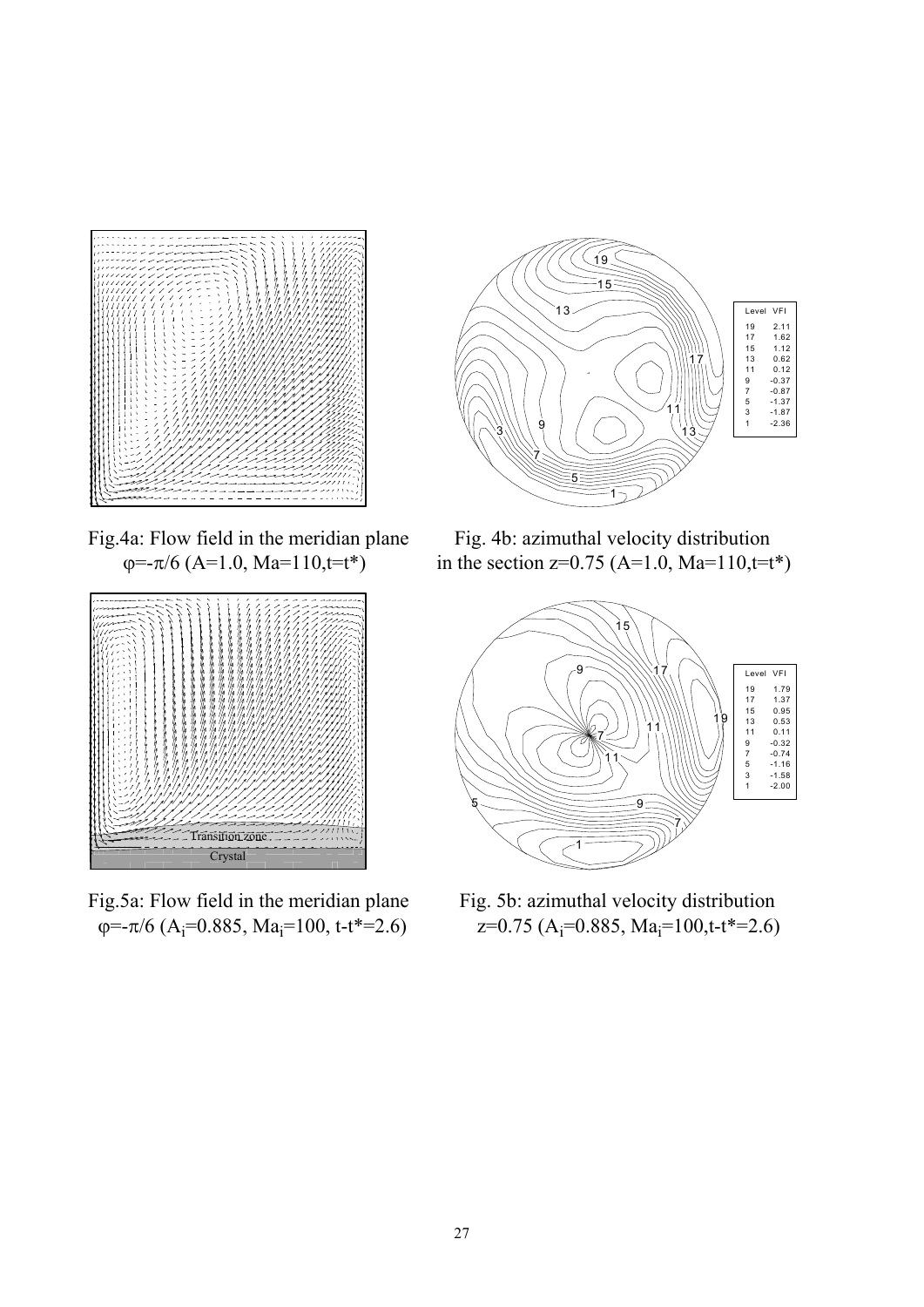

Fig.6a: Flow field in the meridian plane Fig. 6b: azimuthal velocity distribution



Fig.7a: Flow field in the meridian plane Fig. 7b: azimuthal velocity distribution  $\varphi = -\pi/6$  (A<sub>i</sub>=0.50, Ma<sub>i</sub>=57, t-t\*=11.9) z=0.75 (A<sub>i</sub>



Fig.8a: Flow field in the meridian plane Fig. 8b: azimuthal velocity distribution  $\varphi = -\pi/6$  (A<sub>i</sub>=0.33, Ma<sub>i</sub>=37, t-t\*=17.5) z=0.75 (A<sub>i</sub>



 $=0.72$ , Ma<sub>i</sub> $=82$ , t-t\* $=6.2$ )



 $=0.50$ , Ma<sub>i</sub> $=57$ , t-t\* $=11.9$ )



 $=0.33$ , Ma<sub>i</sub> $=37$ , t-t\* $=17.5$ )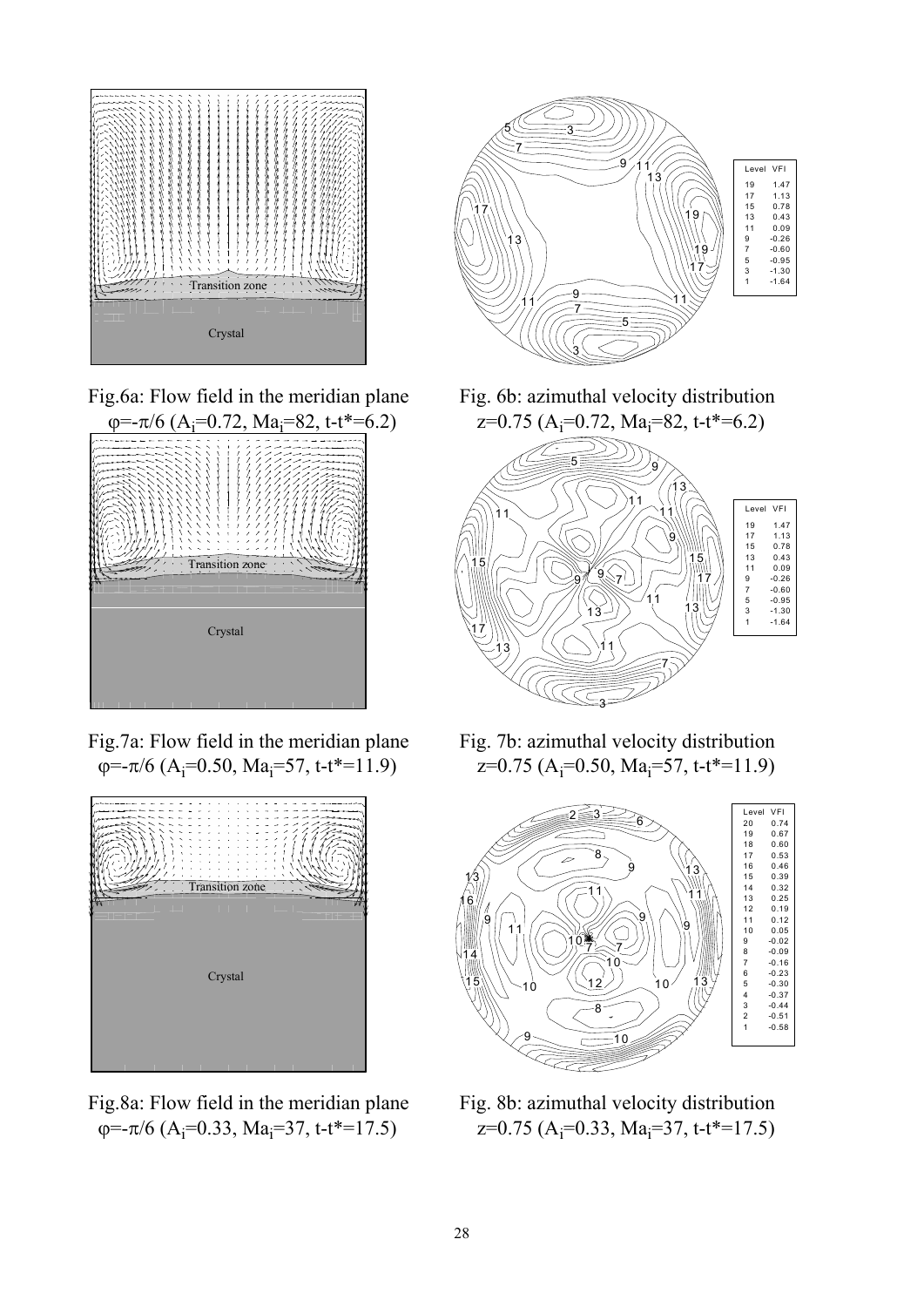

Fig.9a: Flow field in the meridian plane Fig. 9b: azimuthal velocity distribution  $\varphi = -\pi/6$  (A<sub>i</sub>=0.28, Ma<sub>i</sub>=32, t-t\*=20.6) z=0.75 (A<sub>i</sub>









 $=0.28$ , Ma<sub>i</sub> $=32$ , t-t\* $=20.6$ )



Fig.4c: Temperature disturbances Fig. 4d: Temperature distribution r=1/2A (A=1.0, Ma=110,t=t\*) in the section z=0.75 (A=1.0, Ma=110,t=t\*)



 $=0.885$ , Ma<sub>i</sub> $=100$ , t-t\* $=2.6$ )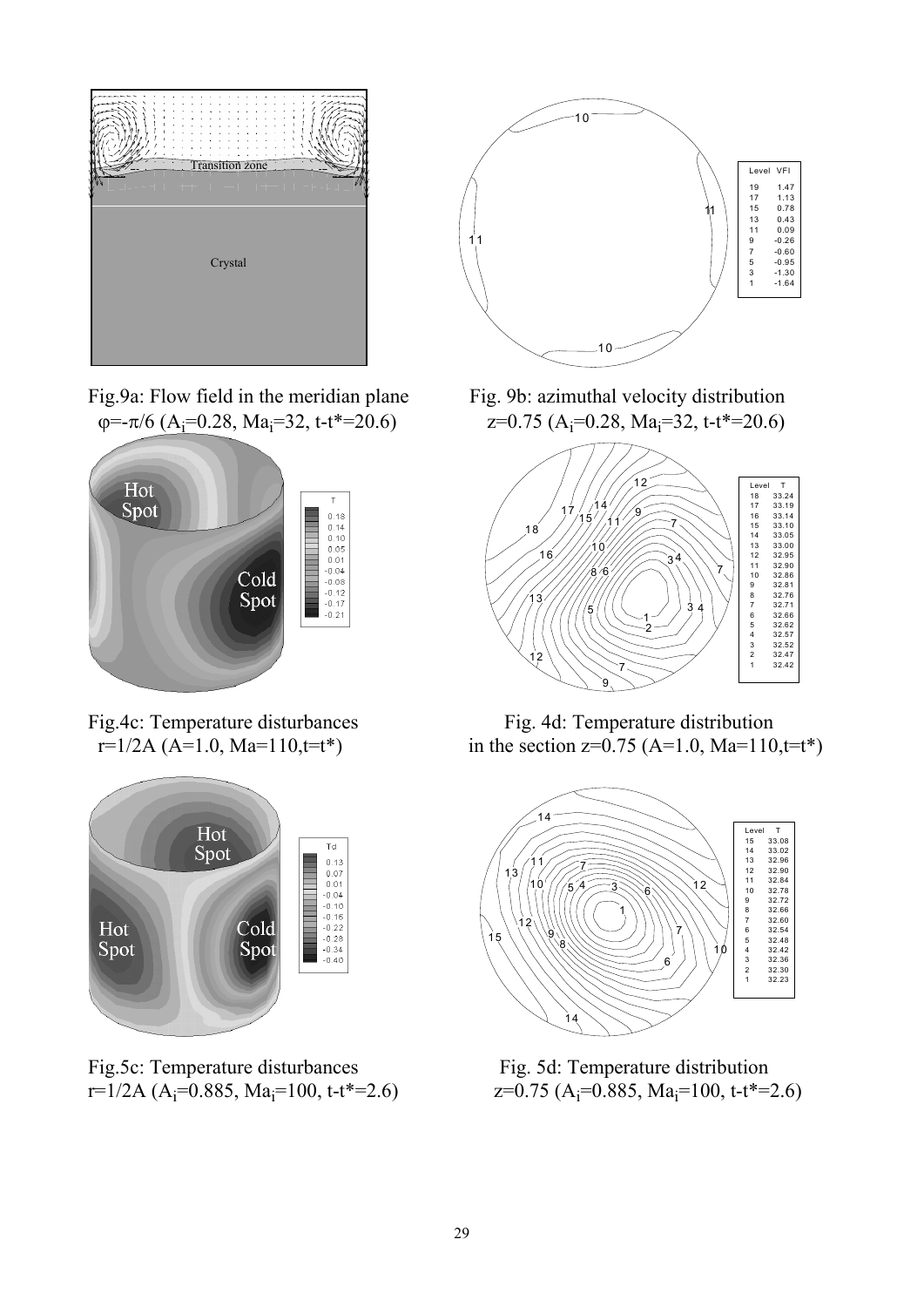

Fig.6c: Temperature disturbances Fig. 6d: Temperature distribution  $r=1/2A (A_i=0.72, Ma_i=82, t-t*=6.2)$  z=0.75 (A<sub>i</sub>



Fig. 7c: Temperature disturbances Fig. 7d: Temperature distribution r=1/2A (A<sub>i</sub>=0.50, Ma<sub>i</sub>=57, t-t\*=11.9)  $z=0.75$  (A<sub>i</sub>



Fig.8c: Temperature disturbances Fig. 8d: Temperature distribution  $r=1/2A (A_i=0.33, Ma_i=37, t-t*=17.5)$  z=0.75 (A<sub>i</sub>



 $=0.72$ , Ma<sub>i</sub> $=82$ , t-t\* $=6.2$ )



 $=0.50$ , Ma<sub>i</sub> $=57$ , t-t\* $=11.9$ )



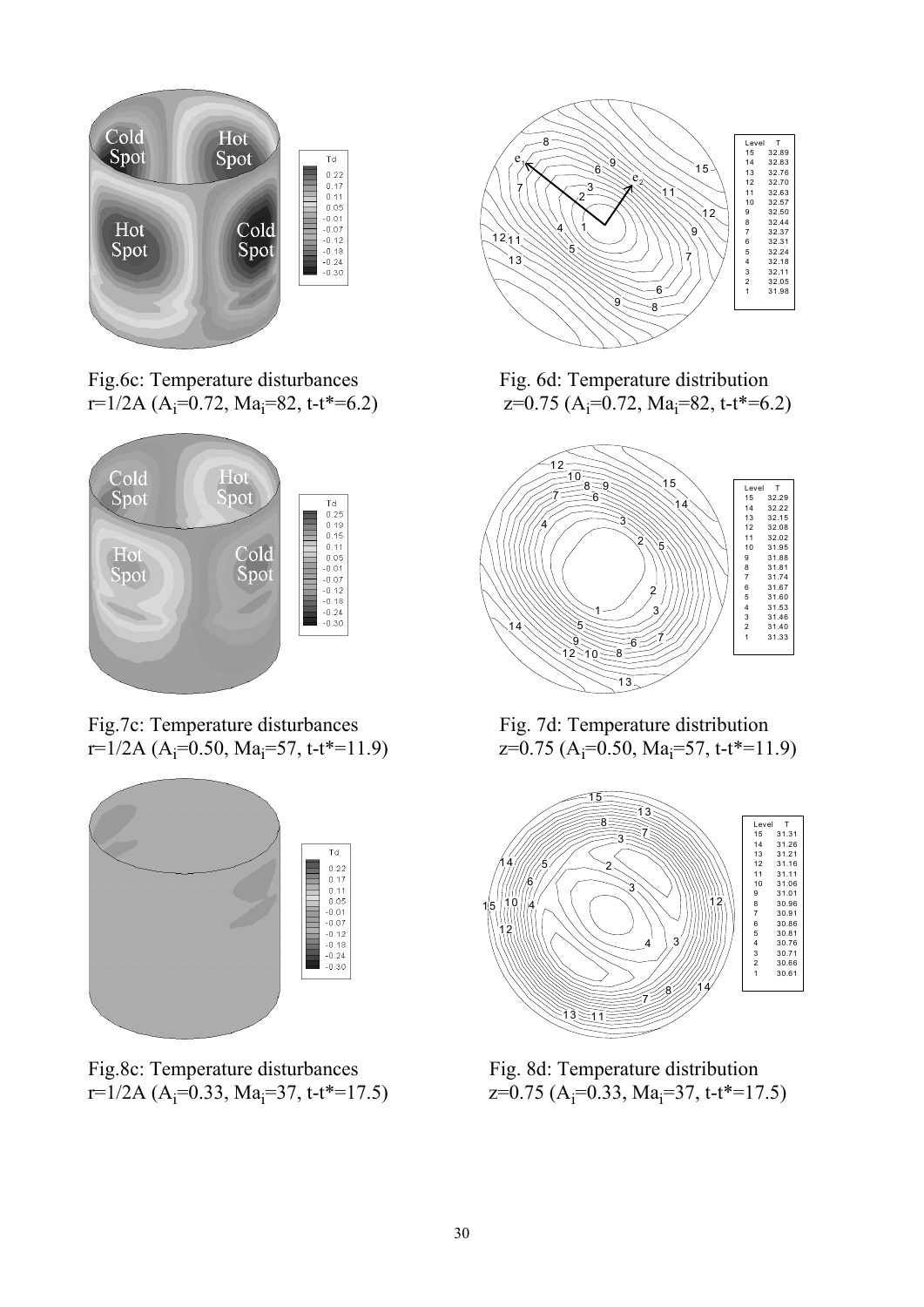

Fig.9c: Temperature disturbances Fig. 9d: Temperature distribution  $r=1/2A (A_i=0.28, Ma_i=32, t-t*=20.6)$  z=0.75 (A<sub>i</sub>



 $=0.28$ , Ma<sub>i</sub> $=32$ , t-t\* $=20.6$ )





 $=0.72$ , Ma<sub>i</sub> $=82$ , t-t<sup>\*</sup> $=6.2$ )

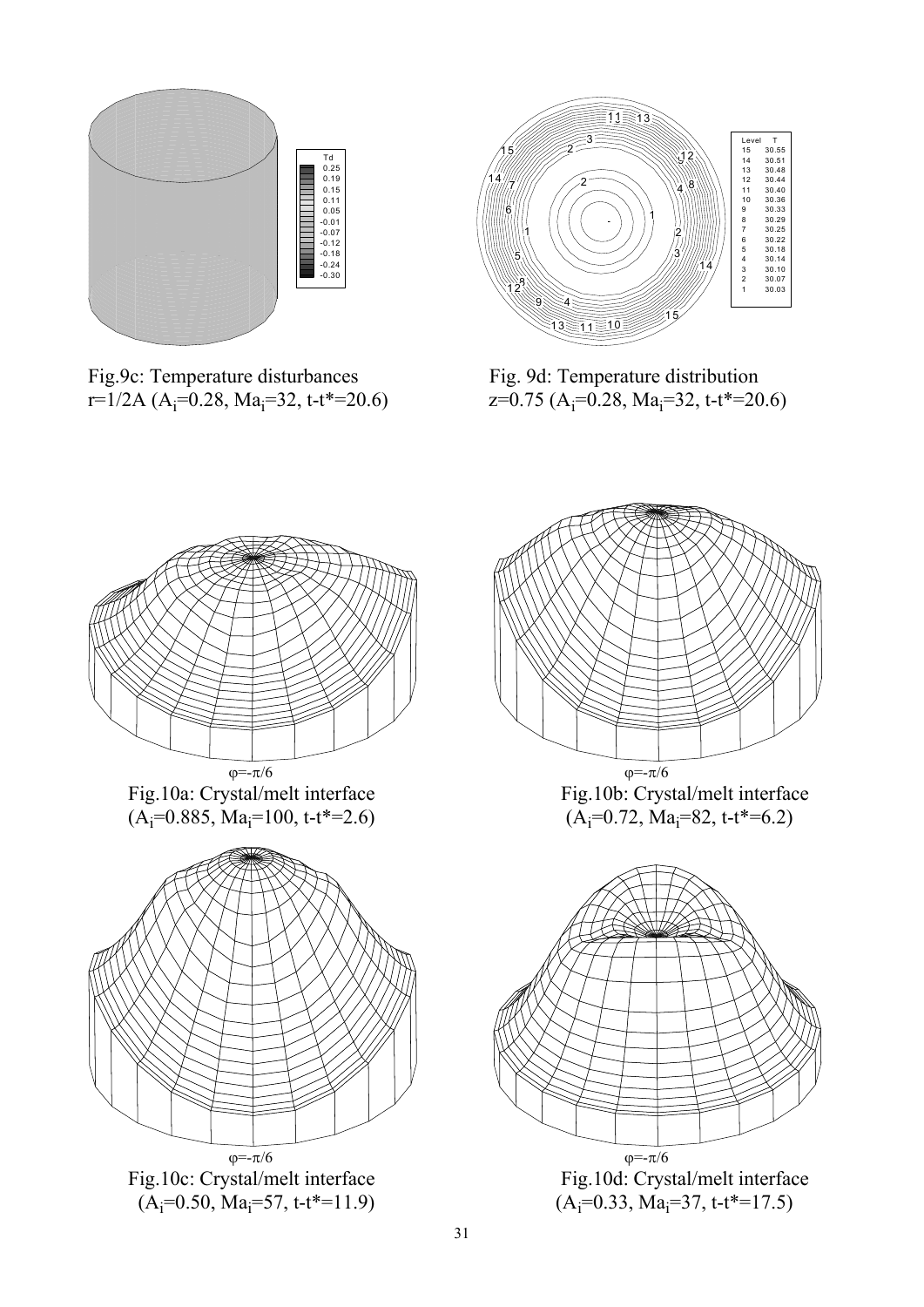



Fig.11a: Flow field in the meridian plane Fig.11b: Flow field in the meridian plane



 $\varphi = 3\pi/7$  (A=0.50, Ma=110, t=t\*)  $\varphi = 10\pi/7$  (A=0.50, Ma=110, t=t\*)



Fig. 12a: Flow field in the meridian plane Fig. 12b: azimuthal velocity distribution  $\varphi$ =3 $\pi$ /7 (A<sub>i</sub>=0.24, Ma<sub>i</sub>=55, t-t\*=23) z=0.75 (A<sub>i</sub>



 $=0.24$ , Ma<sub>i</sub> $=55$ , t-t\* $=23$ )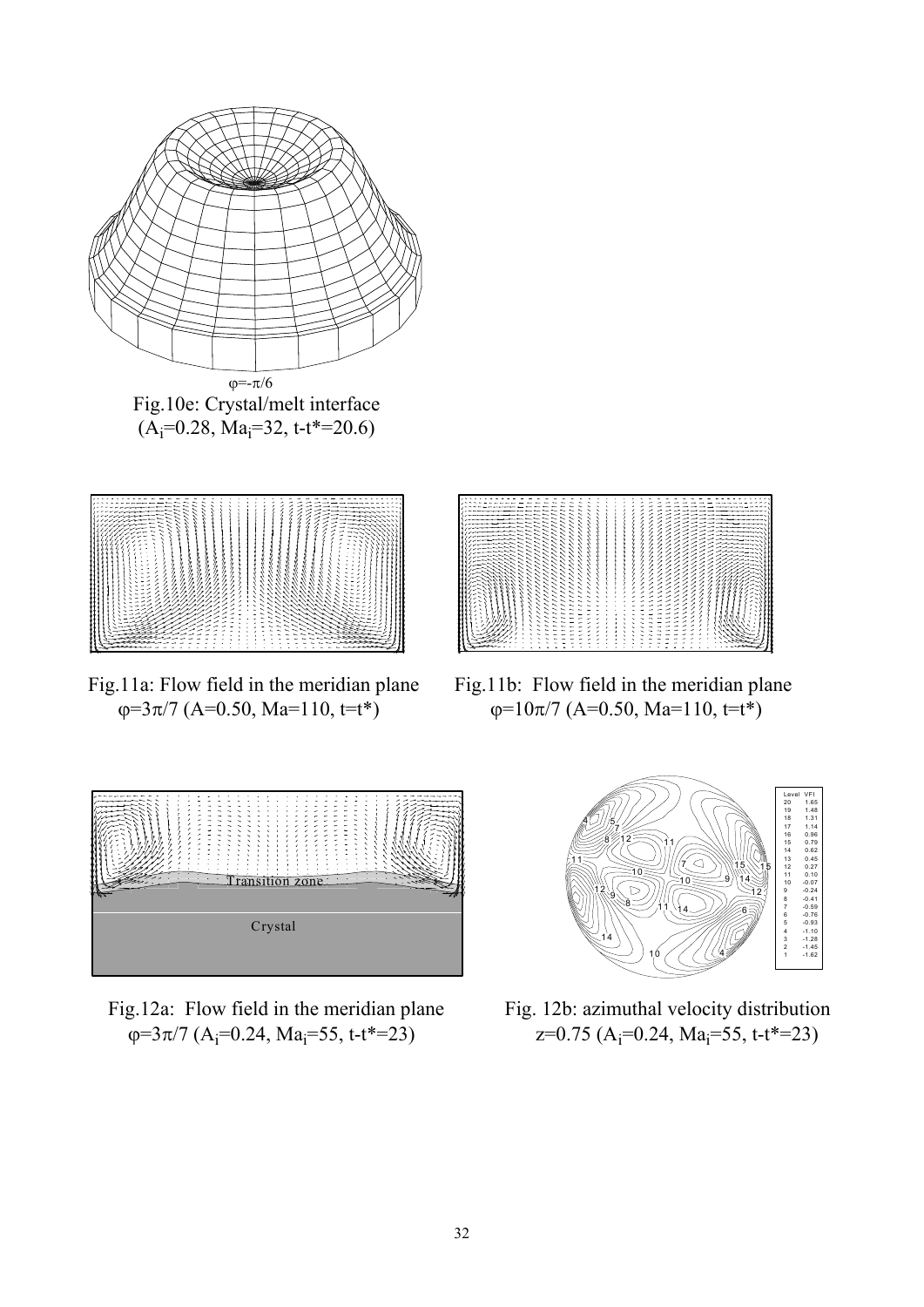

Fig.13a: Flow field in the meridian plane Fig. 13b: azimuthal velocity distribution  $\varphi$ =3 $\pi$ /7 (A<sub>i</sub>=0.18, Ma<sub>i</sub>=41, t-t\*=27.7) z=0.75 (A<sub>i</sub>



 $=0.18$ , Ma<sub>i</sub> $=41$ , t-t\* $=27.7$ )



Fig.11c: Temperature disturbances Fig. 11d: Temperature distribution r=1/2A (A=0.50, Ma=110, t=t\*)  $z=0.75$  (A=0.50, Ma=110, t=t\*)



Fig. 12c: Temperature disturbances Fig. 12d: Temperature distribution  $r=1/2A (A_i=0.24, Ma_i=55, t-t*=23)$  z=0.75 (A<sub>i</sub>





 $=0.24$ , Ma<sub>i</sub> $=55$ , t-t\* $=23$ )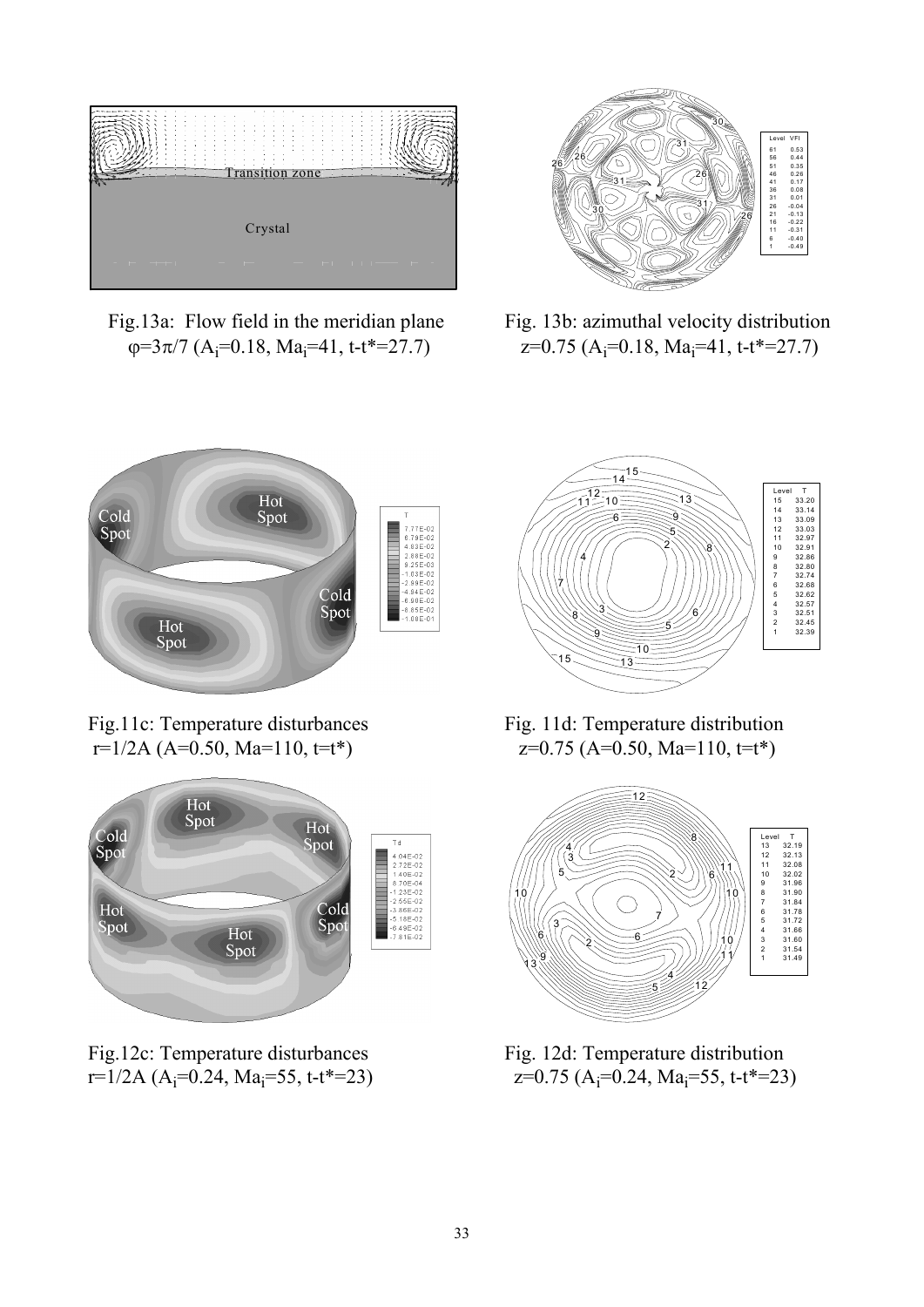